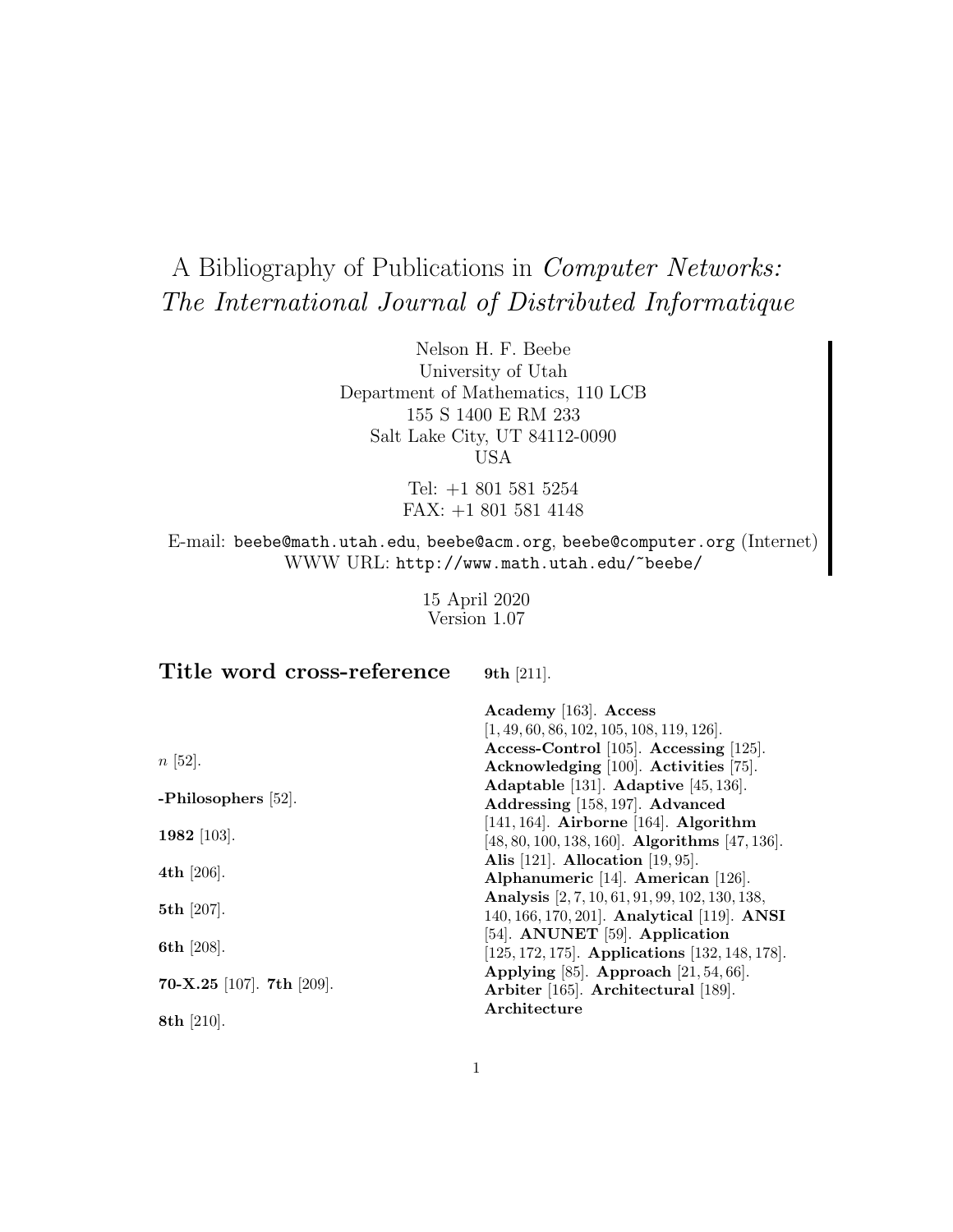[50, 66, 85, 98, 114, 127, 151, 154, 182, 184]. **Area** [88, 89, 110, 117, 130, 132, 137–139, 155, 163, 175, 178, 181, 182, 186, 187, 189, 198, 201]. **ARPA** [8, 68]. **Arpanet** [48]. **Artificial** [110]. **Aspects** [117]. **Assignment** [72]. **Australian** [59]. **Authentication** [150, 167]. **Automated** [32, 150]. **Automation** [74]. **Availability** [135].

**Balancing** [194]. **Base** [16]. **Based** [1, 26, 30, 34, 63, 69, 78, 94, 95, 99, 131, 155, 158, 170, 182, 188]. **Basic** [64, 74]. **Behavior** [75]. **Belgian** [21]. **Benefit** [10]. **Between** [112]. **Bit** [174]. **Broadband** [151]. **Broadcast** [47, 51, 120, 159, 160]. **Buffer** [19, 58]. **Bus** [86, 118, 149, 165, 172, 200, 202–204]. **BX.25** [93].

**Cable** [105, 172, 174]. **Call** [152]. **Cambridge** [81, 87]. **Campus** [190]. **Can** [96]. **Cancellation** [193]. **Carrier** [49]. **CBCR** [188]. **CCITT** [134]. **CD** [193, 194, 203, 205]. **Centralized** [173]. **Certification** [93]. **Chain** [32]. **Change** [133]. **Channel** [188]. **Channels** [102, 105, 167]. **Characteristics** [181, 195]. **Choice** [18]. **Circuit** [60]. **Circuit/Packet** [60]. **Circuits** [65]. **CLAN** [163]. **Clock** [160]. **Clustering** [176]. **Clusters** [170]. **Co** [127]. **Co-Operating** [127]. **Coax** [162]. **Cobol** [125]. **College** [198]. **Collision** [86, 105, 203]. **Collision-Free** [86, 105]. **Combined** [196]. **Common** [53, 174]. **Communication** [17, 18, 24, 30, 31, 34, 36, 56, 61, 62, 66, 69, 79, 87, 99, 129, 138, 167, 200]. **Communications** [6, 11, 42, 58, 71, 76]. **Communications-Oriented** [71]. **Comparing** [83]. **Comparison** [43, 87, 137]. **Comparisons** [56]. **Complete** [94]. **Computer** [4, 7, 61, 65, 67, 72, 78, 85, 92, 94, 95, 106, 118, 131, 138, 161– 163, 165, 169, 172, 176, 180, 185, 199, 206–211]. **Computer-Based** [94, 131]. **Computer-Communication** [61].

**Computerized** [112]. **Computers** [157]. **Concentrator** [80]. **Concept** [34, 118, 123]. **Concepts** [134, 182]. **Conference** [206–211]. **Configuration** [159]. **Conflict** [170]. **Conflict-Free** [170]. **Connected** [46]. **Connecting** [156]. **Connection** [38, 63]. **Considerations** [189]. **Contention** [100, 186, 188]. **Contextual** [197]. **Control** [22, 52, 61, 83, 105, 144, 158, 173]. **Controlled** [136]. **Controllers** [191]. **Cooperation** [99]. **Cooperative** [138]. **Copying** [73]. **Corporation** [180]. **Correctness** [96]. **Cost** [10, 169]. **Cost-Benefit** [10]. **Coupled** [118]. **Criteria** [11]. **Criterion** [101]. **CSIRONET** [161]. **CSMA** [159, 179, 187, 193, 194, 203]. **CSMA-CD** [205]. **CSMA-Type** [179]. **CSMA/CD** [193, 194, 203]. **CSU** [198]. **Current** [96].

**Data** [5, 6, 11, 14, 16, 18, 42, 45, 53, 56, 58, 64, 83, 108, 115, 129, 130, 175, 205]. **Data-Entry** [14]. **Data-Sharing** [6]. **Database** [126, 127, 135]. **Databases** [57]. **Datagram** [13, 20]. **Decentralized** [77, 136]. **Decisions** [8]. **Defense** [115]. **Definition** [35, 37, 166]. **Delay** [166]. **Delta** [127]. **Denmark** [121]. **Department** [115]. **Dependency** [135]. **Dependent** [159]. **Description** [27, 36]. **Design** [2, 8, 40, 46, 67, 80, 90, 101, 128, 129, 155, 156, 178, 179, 183]. **Destination** [158]. **Development** [32, 161]. **Developments** [59]. **Dialogue** [193]. **Digital** [44, 76, 87]. **Din** [131]. **Din-A-Mit** [131]. **Discrete** [180]. **Distributed** [15, 16, 40, 41, 47, 52, 57, 73, 104, 112, 121, 131, 135, 144, 146, 161, 173, 184]. **Document** [121, 134]. **Documents** [112]. **DoD** [114]. **Draft** [134]. **DTDMA** [130].

**Economic** [56]. **Effect** [42]. **Efficient** [105, 194]. **Electronic** [75]. **Elementary** [40]. **Emulation** [179]. **Encapsulation** [70]. **End** [25]. **End-To-End** [25]. **Endpoint** [152]. **Engineering** [162, 198]. **Entry** [14].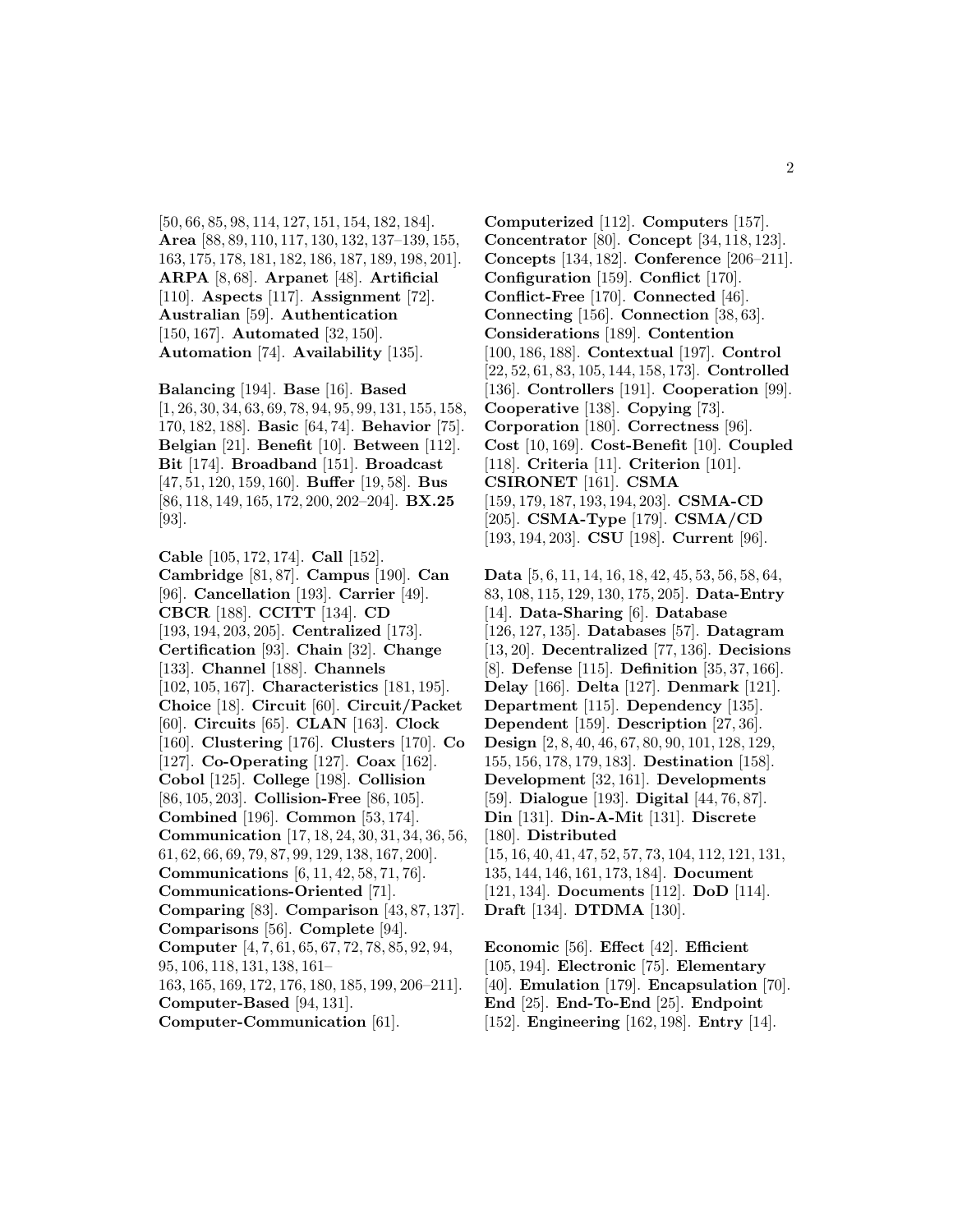**Environment** [31, 78, 149, 152, 172, 177, 196]. **Ethernet** [87, 191]. **Evaluating** [135]. **Evaluation** [3, 11, 28, 191]. **Event** [180]. **Eventcounts** [51]. **Example** [121]. **Execution** [23]. **Executive** [164]. **Exercise** [52]. **Experimental** [77, 137]. **Experiments** [5].

**Facilities** [62]. **Facility** [93, 179]. **Facing** [74]. **Facsimile** [18]. **Factors** [185]. **Fading** [58]. **FARA** [205]. **FARA/CSMA** [205]. **FARA/CSMA-CD** [205]. **Fast** [192]. **Fault** [120]. **Fault-Tolerant** [120]. **Fiber** [118, 175]. **File** [29, 72, 95, 146]. **Filestore** [123]. **Finite** [36]. **Firmware** [168]. **Flow** [61, 107]. **Flows** [65]. **Formal** [98]. **Fortran** [124]. **Forward** [101]. **Fragmentation** [39, 82]. **Framework** [127]. **Free** [19, 86, 105, 170]. **Ftp** [29]. **Functions** [59, 69]. **Future** [148].

**Gamma** [118]. **Gamma-Net** [118]. **Gateway** [107]. **Gateway-Network** [107]. **General** [167]. **Generating** [110]. **Generators** [110]. **Generic** [184]. **Growth** [162]. **Guarantee** [96].

**Hardware** [154]. **Haul** [156]. **HDLC** [28, 83, 158]. **Heterogeneous** [157]. **Hierarchical** [3]. **Hierarchically** [46]. **High** [14, 118, 152, 188]. **High-Speed** [152]. **Hilton** [208–210]. **Homogeneous** [6, 7]. **Hotel** [211]. **Human** [185]. **Hybrid** [186, 204, 205]. **Hybrinet** [204]. **Hyperchannel** [180].

**Identity** [112]. **IIASA** [107]. **Implementation** [15, 20, 33, 51, 154, 168, 183]. **Implementations** [97]. **Implemented** [27]. **Implications** [113]. **Improved** [84]. **Informal** [43]. **Information** [18, 94, 107, 120, 141, 142]. **Inhouse** [116]. **Inn** [206–210]. **INS** [141, 143].

**Instrumentation** [132]. **Integrated** [79, 151]. **Integration** [205]. **Inter** [39]. **Inter-Network** [39]. **Interactive** [10, 129]. **Interchange** [134]. **Interconnect** [177]. **Interconnection** [4, 64, 106, 152, 196, 197]. **Interface** [20, 53, 124]. **Interfaces** [122, 200]. **International** [103, 107]. **Internet** [68, 114]. **Internetwork** [70]. **Interprocess** [31]. **Interworking** [117]. **Investigation** [19]. **ISO** [54]. **ISO-ANSI** [54]. **Issues** [74, 135, 156, 199].

**Job** [136]. **July** [103].

**KEIO** [190]. **Key** [199]. **Knapsack** [95].

**Laboratories** [12]. **Laboratory** [5, 177]. **LAN** [196]. **LAN-PDN** [196]. **Language** [126]. **Large** [3, 172]. **Large-Scale** [172]. **Layer** [145]. **Level** [14, 168]. **Library** [121]. **Line** [121]. **Linear** [174]. **Link** [83, 158, 168]. **Link-Control** [83]. **Links** [58]. **Literature** [121]. **Load** [194]. **Local** [1, 49, 69, 85, 86, 88, 89, 100, 110, 117, 118, 130, 132, 137–139, 148, 149, 151– 153, 155, 156, 160, 161, 163, 165, 169, 173– 176, 178, 179, 181–183, 185– 189, 198, 199, 201, 206–211]. **Local-Area** [182]. **Localization** [121]. **Long** [156]. **Loop** [42, 45, 192]. **Loop-Type** [45]. **Low** [169, 202]. **Low-Overhead** [202].

**M** [187]. **M-CSMA** [187]. **Machine** [55]. **machines** [1]. **Mail** [78]. **Management** [38, 63, 126]. **Manufacturing** [162]. **Marquette** [206, 207]. **Measurements** [22]. **Measuring** [75]. **Mechanisms** [26, 63, 145]. **Media** [17, 18]. **Medium** [169]. **Memo** [150]. **Message** [61, 69, 90, 111, 112, 131, 182, 183, 193]. **Message-Based** [69]. **Message-Passing** [182]. **Message-Switched** [111]. **Method** [95]. **Microcomputers** [155]. **Micronet** [154]. **Microprocessor** [33, 149]. **Military**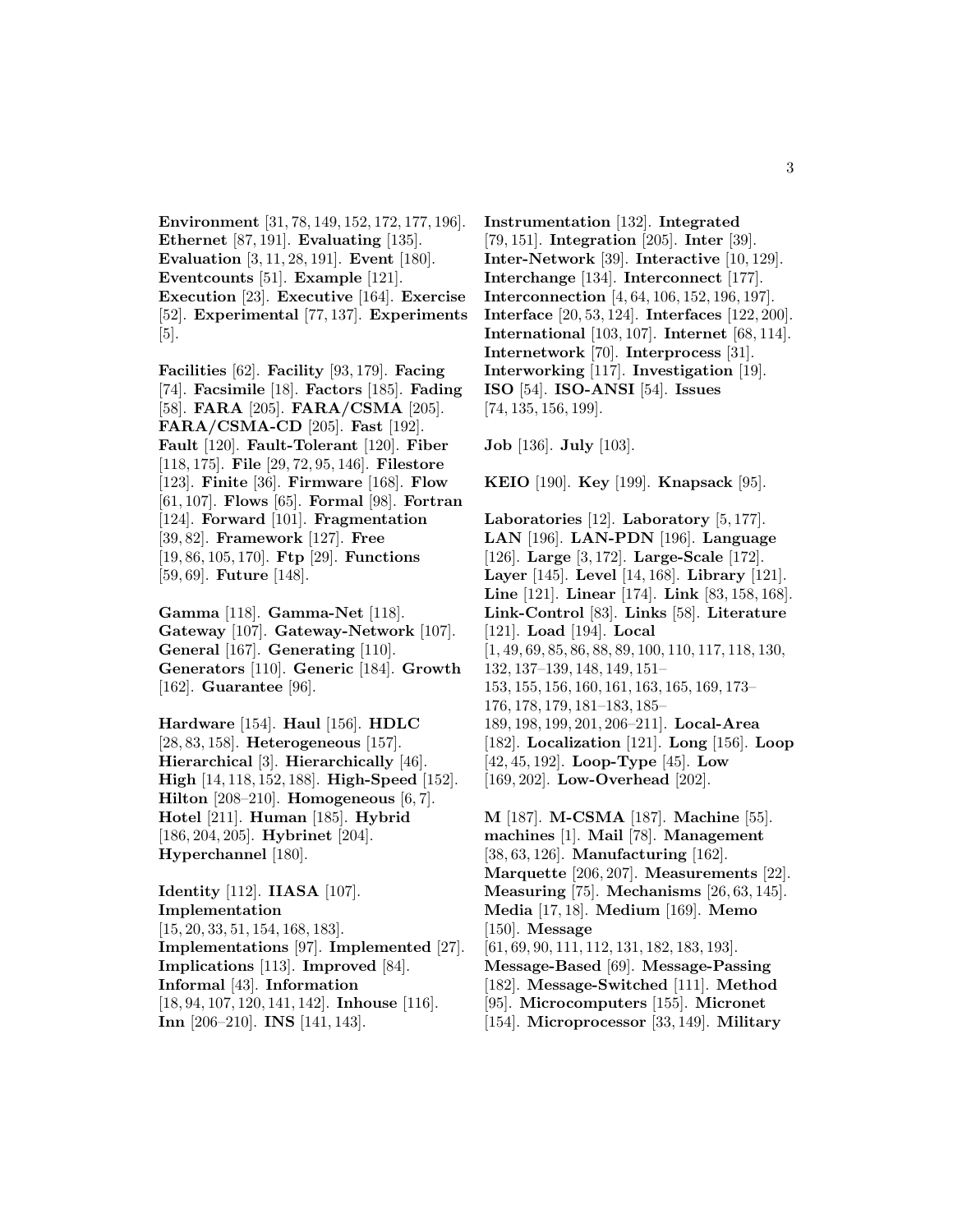[113, 148, 163, 178]. **Mininet** [132]. **Minneapolis** [206–211]. **Minnesota** [206–211]. **MITS** [33]. **Mixed** [17]. **Mixed-Media** [17]. **Mobile** [108]. **Model** [54, 64, 94, 114, 143, 180]. **Modeling** [61, 85, 99]. **Modelling** [25]. **Models** [99]. **Modem** [153]. **Modes** [83]. **Modest** [177]. **Modularity** [128]. **Monitoring** [173]. **Movable** [195]. **Multi** [172]. **Multi-Computer** [172]. **Multiaccess** [69]. **Multichannel** [187]. **Multicomputer** [90]. **Multidestination** [147]. **Multigraduated** [62]. **Multilevel** [61, 80]. **Multiple** [49, 102, 119, 200]. **Multipoint** [158]. **Multiprocess** [15]. **Mutual** [70].

**Naming** [197]. **National** [5, 59, 121, 126]. **Net** [99, 118]. **Network** [1, 5– 9, 20, 21, 27, 31, 39, 41, 45, 46, 50, 51, 55, 59, 67, 72, 85, 86, 88, 90, 92, 95, 106, 107, 110, 118, 130, 132, 141, 142, 146, 149, 151, 155, 157, 159, 161– 163, 165, 168, 169, 171–173, 176, 178, 180– 183, 190, 198, 204]. **Networks** [3, 4, 13, 17, 49, 53, 60, 61, 65, 80, 89, 91, 100, 101, 108, 113, 117, 137– 139, 148, 152, 153, 156, 160, 174, 175, 179, 185– 189, 192–194, 199–202, 206–211]. **No** [153]. **No-Modem** [153]. **Node** [170]. **Nomographs** [2]. **Nonpersistent** [187]. **Notation** [98]. **Number** [110].

**Objects** [73]. **October** [206–211]. **Office** [74–76, 79, 149, 150]. **On-Line** [121]. **One** [32]. **Open** [54, 64, 66, 122, 128]. **Operating** [50, 71, 127, 144, 182]. **Operational** [83]. **Optic** [175]. **Optical** [118, 149]. **Optimal** [95]. **Optimization** [3, 17, 67]. **Ordering** [104, 121]. **Organizational** [75, 133]. **Oriented** [71]. **OSI** [125]. **Overhead** [202]. **Overheads** [82]. **Overview** [44, 78].

**Packet** [12, 13, 24, 39, 46, 60, 91, 102, 106, 108, 113, 119, 152]. **Packet-Switched** [13, 113]. **Packet-Switching** [24, 46, 106]. **Pandora**

[129]. **Parallel** [57]. **Passing** [182, 183, 202]. **PBX** [76]. **PDN** [196]. **Performance** [3, 28, 81, 83, 87, 92, 103, 130, 137, 138, 159, 179, 181, 192, 201]. **Personal** [176, 199]. **Perspective** [185]. **Petri** [99]. **Philips** [12]. **Philosophers** [52]. **Physical** [5]. **Piggybacking** [91]. **Plaza** [211]. **Practical** [117]. **Preserving** [112]. **Principles** [66]. **Prioritized** [105, 159, 193]. **Priority** [69]. **Privacy** [150]. **Private** [106]. **Problem** [95]. **Problems** [67]. **Procedure** [126, 147]. **Process** [30]. **Processing** [64]. **Processor** [1, 90, 177]. **Processors** [41]. **Program** [115]. **Programmable** [55]. **Programming** [122]. **Programs** [125]. **Promotes** [107]. **Proposal** [54]. **Proposed** [126]. **Protection** [111, 144]. **Protocol** [14, 22, 24, 26, 28, 29, 32, 34, 35, 42, 48, 49, 63, 68, 84, 96–98, 105, 113, 115, 134, 140, 145, 156– 158, 166, 168, 170, 171, 183, 188, 194, 205]. **Protocols** [23, 25, 27, 36, 38, 39, 43, 60, 70, 79, 89, 99, 103, 129, 167, 186, 187]. **Prototype** [154]. **Provision** [193]. **Public** [13, 53, 116].

**Radio** [58, 100, 102, 105, 108]. **Random** [102, 110]. **Rate** [175]. **Rates** [174]. **Real** [132, 138]. **Real-Time** [132, 138]. **Recommendation** [134]. **Reference** [54, 64, 94]. **References** [112]. **Reliable** [15, 26, 63]. **Repeat** [147]. **Requests** [104]. **Requirements** [113]. **Research** [12]. **Reservation** [188]. **Resolution** [186, 203]. **Resource** [144, 161]. **Response** [42, 86]. **Results** [83]. **Ring** [81, 87, 109, 118, 137, 140, 155, 157, 168, 181, 201, 204]. **Ring-Based** [155]. **RNS** [169]. **Routing** [3, 48, 120, 197].

**S** [163]. **S&Tnet** [190]. **S.a** [134]. **Satellite** [119]. **Scale** [172]. **Scheduling** [136]. **Scheme** [202]. **Scientific** [107]. **Searching** [57]. **Security** [145, 184]. **Selecting** [199]. **Selection** [62]. **Selective** [147]. **Sense** [49]. **Servers** [104]. **Service** [13, 124, 196]. **Services** [11, 50, 56, 125, 134]. **SGB** [27].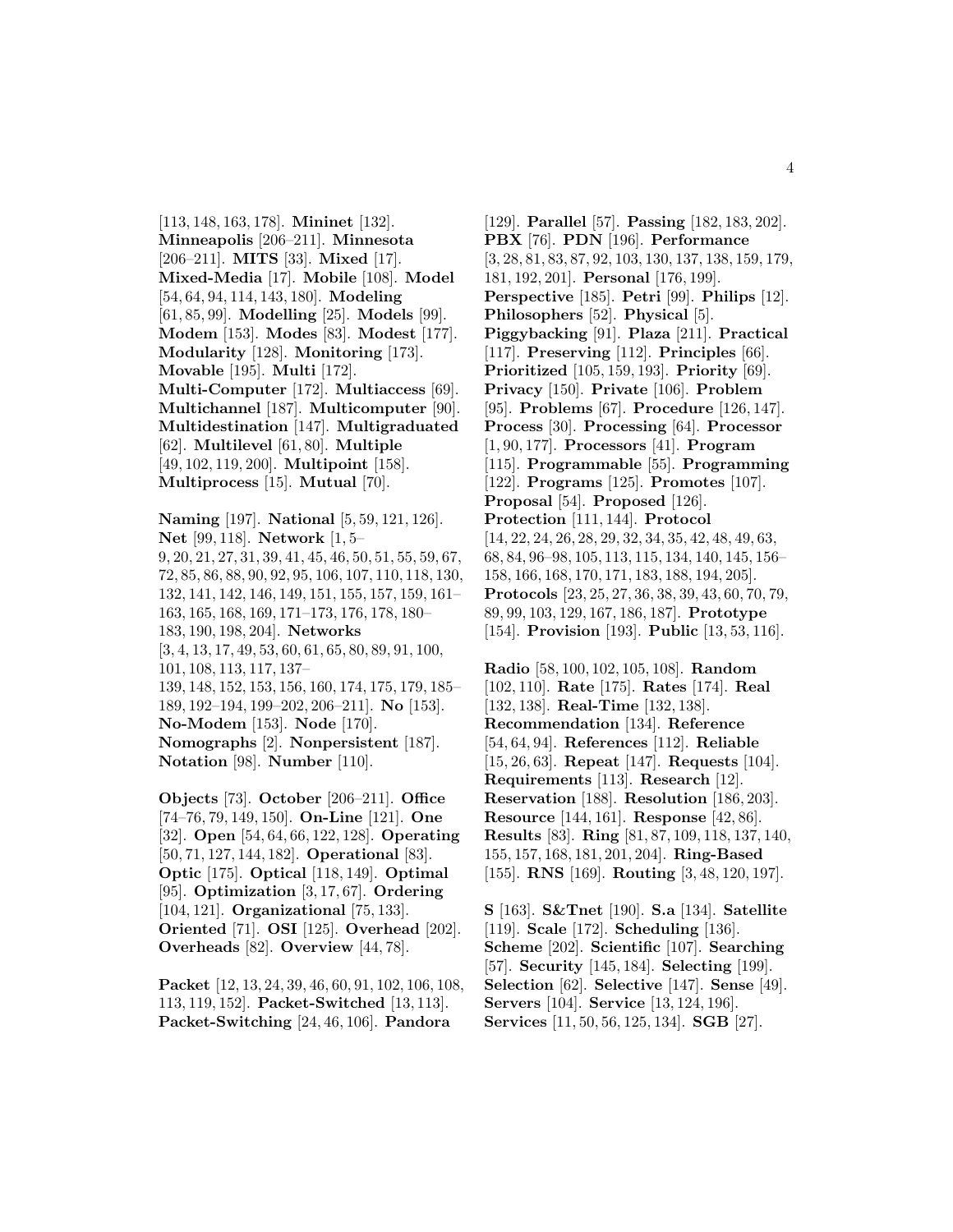#### *REFERENCES* 5

**Sharing** [6, 92, 161]. **Shortest** [166]. **Shortest-Delay** [166]. **Signatures** [44]. **Siliconizing** [88]. **Simulating** [172]. **Simulation** [5, 7, 19, 41, 46, 47, 85, 90, 98, 159]. **Simulations** [136]. **Sirius** [127]. **Sirius-Delta** [127]. **Size** [58]. **Slot** [195]. **Society** [141]. **Solution** [95]. **Some** [189, 195]. **Sorting** [146]. **Source** [158]. **Source-Destination** [158]. **Specification** [98]. **Speech** [139]. **Speed** [118, 152, 169, 188]. **Squire** [71]. **Stability** [102]. **Standard** [126]. **Standardisation** [128]. **Standardization** [103, 113, 115]. **State** [36, 98, 135]. **Station** [33]. **Statistics** [9, 92]. **Status** [103]. **Store** [101]. **Store-And-Forward** [101]. **Strategies** [108]. **Structure** [59, 118, 165]. **Structured** [73]. **Structures** [42]. **Structuring** [66]. **Studies** [179]. **Study** [46, 65, 81, 119, 159, 192, 200]. **Suitable** [100]. **Support** [50, 162]. **Supporting** [139]. **Survey** [16, 35]. **Switched** [13, 61, 111, 113]. **Switching** [12, 24, 46, 60, 102, 106]. **Symbolic** [23]. **Symmetric** [138]. **Synchronisation** [111]. **Synchronization** [47, 160]. **System** [50, 71, 73, 77, 85, 97, 102, 104, 111, 118, 121, 122, 129, 131, 141–143, 149, 182]. **Systematic** [66]. **Systems** [10, 15, 40, 54, 64, 66, 69, 79, 94, 98, 112, 116, 126–128, 144, 180, 184].

**Tariff** [62]. **TDM** [195]. **Technique** [84, 98]. **Techniques** [35, 46, 96]. **Technological** [121]. **Technologies** [142]. **Technology** [16]. **Telecommunications** [141]. **Telecommuting** [133]. **Telematic** [134]. **Teletex** [196]. **Teletex-Service** [196]. **Terminal** [21, 34, 37, 125, 177]. **Terminal-Processor** [177]. **Terminals** [14]. **Terranet** [177]. **Testing** [97, 98]. **Their** [103, 113]. **Theoretical** [137]. **Three** [43, 136]. **Time** [42, 92, 132, 138]. **Time-Sharing** [92]. **Timed** [181]. **Timer**

[26, 63]. **Timer-Based** [26, 63]. **Timing** [171]. **Token** [137, 140, 181, 201, 202, 204]. **Token-Passing** [202]. **Tolerant** [120]. **TPA** [107]. **TPA/70** [107]. **TPA/70-X.25** [107]. **Traffic** [110, 139]. **Transfer** [29]. **Transmission** [18, 22, 140, 175]. **Transnetwork** [82]. **Transport** [25, 33, 38, 63, 103, 124, 145]. **Two** [191]. **Type** [45, 179].

**U.** [163]. **Unibus** [191]. **Unified** [85]. **University** [21, 59]. **UNIX** [1, 190]. **Unix-based** [1]. **Update** [160]. **Updating** [48]. **Upon** [34]. **Usage** [9]. **User** [122]. **Users** [196]. **Using** [2, 23, 41, 46, 47, 99, 110].

**Validation** [32, 84, 180]. **Variable** [34, 175]. **Vendor** [106]. **Verification** [23, 25, 35, 96, 147]. **Versus** [116]. **Videotex** [116]. **Violet** [77]. **Virtual** [21, 34, 37, 55, 65, 123, 125, 152]. **Voice** [24, 130, 140, 205]. **Voice-Data** [205].

**Workstation** [176].

**X.25** [53, 107, 124]. **X25** [20, 30, 31, 89].

# **References**

### **Manning:1976:UBL**

[1] E. G. Manning, R. Howard, C. G. O'Donnell, K. Pammett, and E. Chang. A Unix-based local processor and network access machines. Computer Networks: The International Journal of Distributed Informatique, 1(2):139–142, September 1976. CODEN CNETDP. ISSN 0376-5075 (print), 1878-3120 (electronic).

### **Thananitayaudom:1977:ADU**

[2] Tavorn Thananitayaudom. Analysis and design using nomographs. Computer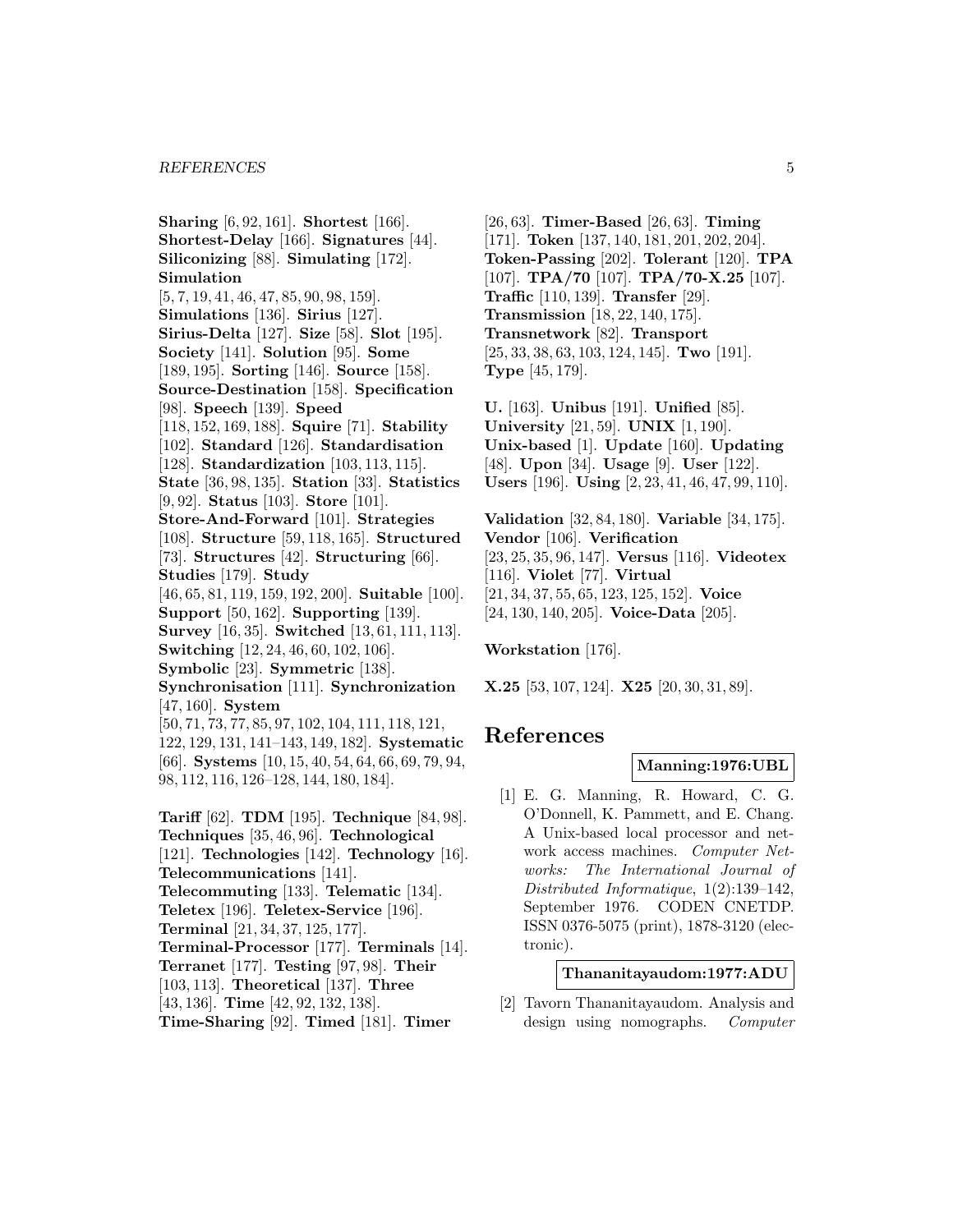Networks: The International Journal of Distributed Informatique, 1(3):147– 154, January 1977. CODEN CNETDP. ISSN 0376-5075 (print), 1878-3120 (electronic).

### **Kleinrock:1977:HRL**

[3] Leonard Kleinrock and Fraouk Kamoun. Hierarchical routing for large networks. performance evaluation and optimization. Computer Networks: The International Journal of Distributed Informatique, 1(3):155–174, January 1977. CO-DEN CNETDP. ISSN 0376-5075 (print), 1878-3120 (electronic).

### **Sunchine:1977:ICN**

[4] Carl A. Sunchine. Interconnection of computer networks. Computer Networks: The International Journal of Distributed Informatique, 1(3):175–195, January 1977. CODEN CNETDP. ISSN 0376-5075 (print), 1878-3120 (electronic).

#### **Price:1977:DNS**

[5] Wyn L. Price. Data network simulation. experiments at the National Physical Laboratory 1968–76. Computer Networks: The International Journal of Distributed Informatique, 1(4):199– 210, May 1977. CODEN CNETDP. ISSN 0376-5075 (print), 1878-3120 (electronic).

### **Manning:1977:HND**

[6] Eric G. Manning and Richard W. Peebles. Homogeneous network for datasharing communications. Computer Networks: The International Journal of Distributed Informatique, 1(4):211– 224, May 1977. CODEN CNETDP.

ISSN 0376-5075 (print), 1878-3120 (electronic).

#### **Labetoulle:1977:HCN**

[7] Jacques Labetoulle, Eric G. Manning, and Richard W. Peebles. Homogeneous computer network. analysis and simulation. Computer Networks: The International Journal of Distributed Informatique, 1(4):225–240, May 1977. CO-DEN CNETDP. ISSN 0376-5075 (print), 1878-3120 (electronic).

# **McQuillan:1977:AND**

[8] John M. McQuillan and David C. Walden. ARPA network design decisions. Computer Networks: The International Journal of Distributed Informatique, 1(5):243–289, August 1977. CO-DEN CNETDP. ISSN 0376-5075 (print), 1878-3120 (electronic).

### **Lance:1977:NUS**

[9] Godfrey N. Lance and A. Clive Edington. Network usage statistics. Computer Networks: The International Journal of Distributed Informatique, 1(6):295–305, November 1977. CODEN CNETDP. ISSN 0376-5075 (print), 1878-3120 (electronic).

### **Cotton:1977:CAI**

[10] Ira W. Cotton. Cost-benefit analysis of interactive systems. Computer Networks: The International Journal of Distributed Informatique, 1(6):311–324, November 1977. CODEN CNETDP. ISSN 0376-5075 (print), 1878-3120 (electronic).

#### **Grubb:1977:CED**

[11] Dana S. Grubb and Ira W. Cotton. Criteria for evaluation of data communi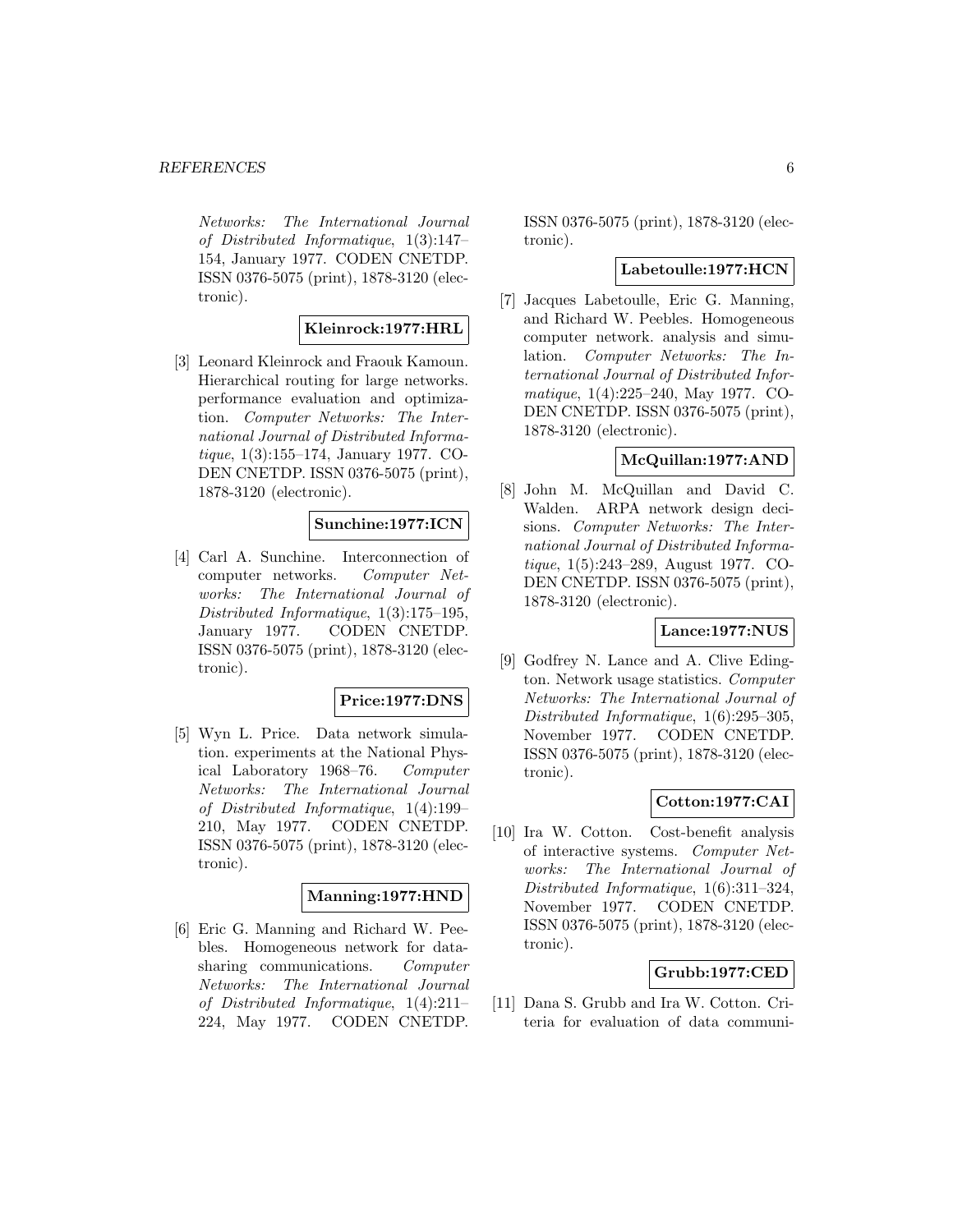cations services. Computer Networks: The International Journal of Distributed Informatique, 1(6):325–340, November 1977. CODEN CNETDP. ISSN 0376- 5075 (print), 1878-3120 (electronic).

### **Burnett:1977:PSP**

[12] D. J. Burnett and H. R. Sethi. Packet switching at Philips Research Laboratories. Computer Networks: The International Journal of Distributed Informatique, 1(6):341–348, November 1977. CODEN CNETDP. ISSN 0376-5075 (print), 1878-3120 (electronic).

# **Manning:1978:DSP**

[13] Eric G. Manning. On datagram service in public packet-switched networks. Computer Networks: The International Journal of Distributed Informatique, 2(2):79–83, May 1978. CO-DEN CNETDP. ISSN 0376-5075 (print), 1878-3120 (electronic).

### **Naffah:1978:HLP**

[14] Najah Naffah. High level protocol for alphanumeric data-entry terminals. Computer Networks: The International Journal of Distributed Informatique, 2(2):84–94, May 1978. CO-DEN CNETDP. ISSN 0376-5075 (print), 1878-3120 (electronic).

### **Lamport:1978:IRD**

[15] Leslie Lamport. Implementation of reliable distributed multiprocess systems. Computer Networks: The International Journal of Distributed Informatique, 2(2):95–114, May 1978. CO-DEN CNETDP. ISSN 0376-5075 (print), 1878-3120 (electronic).

### **Davenport:1978:DDB**

[16] Robert A. Davenport. Distributed data base technology — a survey. Computer Networks: The International Journal of Distributed Informatique, 2(3):155– 167, July 1978. CODEN CNETDP. ISSN 0376-5075 (print), 1878-3120 (electronic).

### **Maruyama:1978:OMC**

[17] Kiyoshi Maruyama. Optimization of mixed-media communication networks. Computer Networks: The International Journal of Distributed Informatique, 2 (3):168–178, July 1978. CODEN CNETDP. ISSN 0376-5075 (print), 1878-3120 (electronic).

### **Kirstein:1978:CDC**

[18] Peter T. Kirstein. Choice of data communication media for transmission of facsimile information. Computer Networks: The International Journal of Distributed Informatique, 2(3):179– 190, July 1978. CODEN CNETDP. ISSN 0376-5075 (print), 1878-3120 (electronic).

### **Giessler:1978:FBA**

[19] A. Giessler, J. Haenle, A. Koenig, and E. Pade. Free buffer allocation  $-$  an investigation by simulation. Computer Networks: The International Journal of Distributed Informatique, 2(3):191– 208, July 1978. CODEN CNETDP. ISSN 0376-5075 (print), 1878-3120 (electronic).

### **Barber:1978:IXI**

[20] Derek Barber, L. A., Tomaz Kalin, and C. M. Solomonides. Implementation of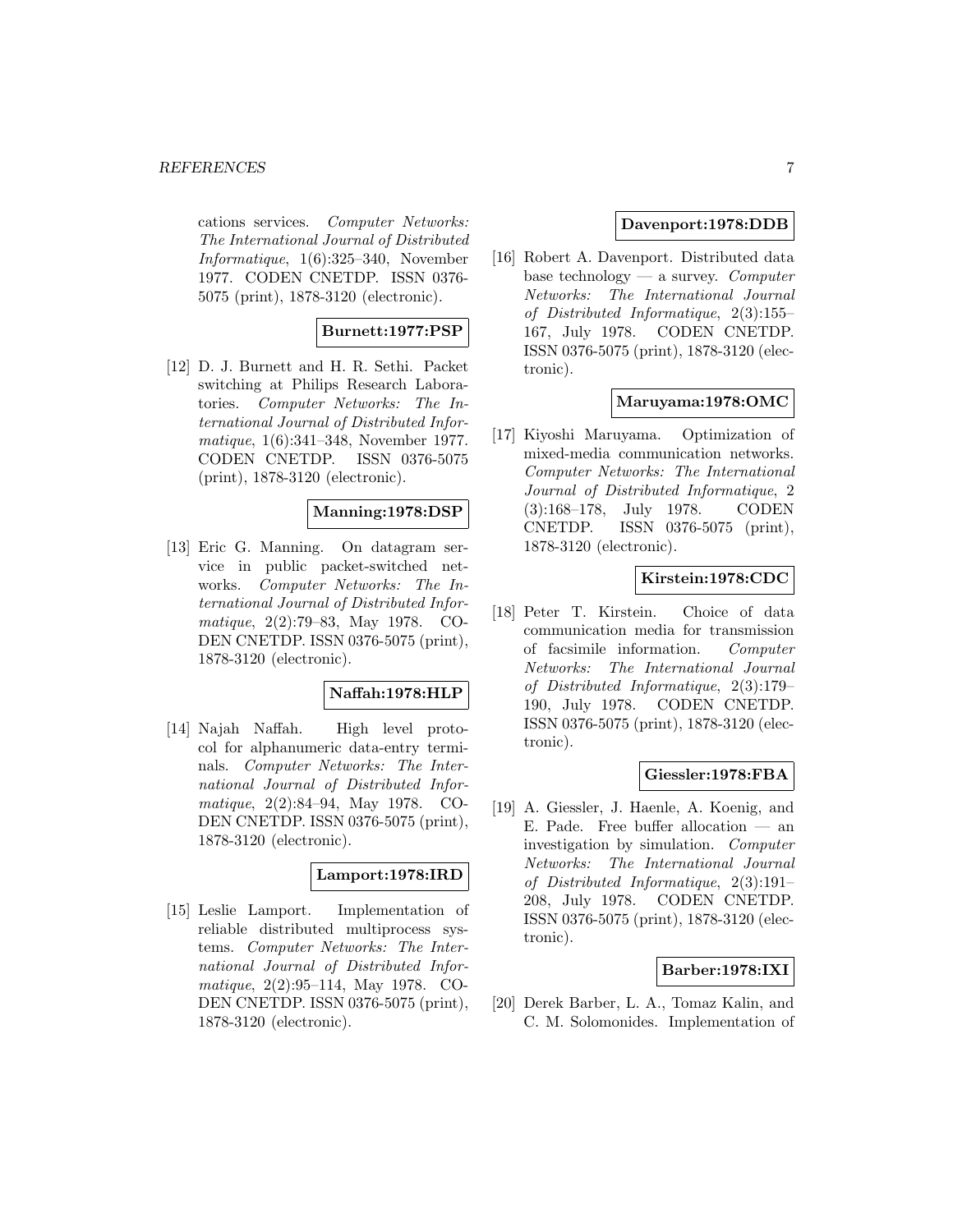the X25 interface in a datagram network. Computer Networks: The International Journal of Distributed Informatique, 2(4–5):??, September/October 1978. CODEN CNETDP. ISSN 0376- 5075 (print), 1878-3120 (electronic).

#### **Bauwens:1978:VTA**

[21] Eric G. Bauwens and Francis N. Magnee. Virtual terminal approach in the Belgian University Network. Computer Networks: The International Journal of Distributed Informatique, 2(4–5):??, September/October 1978. CODEN CNETDP. ISSN 0376-5075 (print), 1878-3120 (electronic).

### **Bennett:1978:MTC**

[22] Christopher J. Bennett and Andrew J. Hinchley. Measurements of the Transmission Control Protocol. Computer Networks: The International Journal of Distributed Informatique, 2(4–5):??, September/October 1978. CODEN CNETDP. ISSN 0376-5075 (print), 1878-3120 (electronic).

### **Brand:1978:VPU**

[23] Daniel Brand and William H. Joyner, Jr. Verification of protocols using symbolic execution. Computer Networks: The International Journal of Distributed Informatique, 2(4–5):??, September/October 1978. CODEN CNETDP. ISSN 0376- 5075 (print), 1878-3120 (electronic).

### **Cohen:1978:PPV**

[24] Dan Cohen. Protocol for packetswitching voice communication. Computer Networks: The International Journal of Distributed Informatique, 2 (4–5):??, September/October 1978. CO-

DEN CNETDP. ISSN 0376-5075 (print), 1878-3120 (electronic).

### **Danthine:1978:MVE**

[25] Andre Danthine and Joseph Bremer. Modelling and verification of end-toend transport protocols. Computer Networks: The International Journal of Distributed Informatique, 2(4–5):??, September/October 1978. CODEN CNETDP. ISSN 0376-5075 (print), 1878-3120 (electronic).

# **Fletcher:1978:MRT**

[26] John G. Fletcher and Richard W. Watson. Mechanisms for a reliable timerbased protocol. Computer Networks: The International Journal of Distributed Informatique, 2(4–5):??, September/ October 1978. CODEN CNETDP. ISSN 0376-5075 (print), 1878-3120 (electronic).

### **Gaudissart:1978:DPI**

[27] E. M. Gaudissart, Stephane de Hepcee, Guy Melaet, and Vincent Obozinski. Description of protocols implemented in the SGB network. Computer Networks: The International Journal of Distributed Informatique, 2(4–5):??, September/October 1978. CODEN CNETDP. ISSN 0376-5075 (print), 1878-3120 (electronic).

### **Gelenbe:1978:PEH**

[28] Erol Gelenbe, Jacques Labetoulle, and Guy Pujolle. Performance evaluation of the HDLC protocol. Computer Networks: The International Journal of Distributed Informatique, 2(4–5):??, September/October 1978. CODEN CNETDP. ISSN 0376-5075 (print), 1878-3120 (electronic).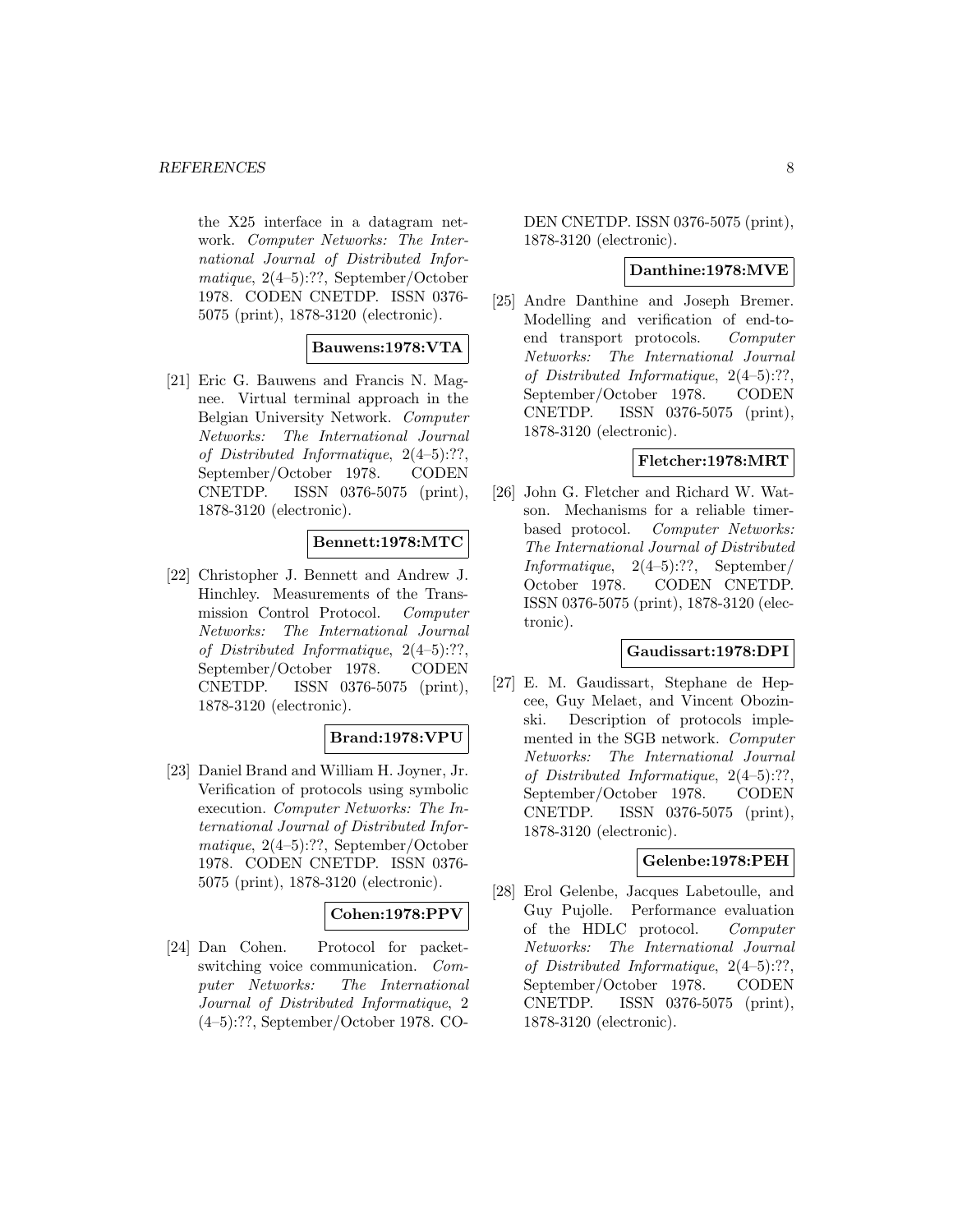# **Gien:1978:FTP**

[29] Michel Gien. File Transfer Protocol (ftp). Computer Networks: The International Journal of Distributed Informatique, 2(4–5):??, September/October 1978. CODEN CNETDP. ISSN 0376- 5075 (print), 1878-3120 (electronic).

### **Hertweck:1978:XBP**

[30] Friedrich Hertweck, Eckart Raubold, and Fritz Vogt. X25 based process — process communication. Computer Networks: The International Journal of Distributed Informatique, 2(4–5):??, September/October 1978. CODEN CNETDP. ISSN 0376-5075 (print), 1878-3120 (electronic).

#### **Jacquemart:1978:NIC**

[31] Yves A. Jacquemart. Network interprocess communication in an X25 environment. Computer Networks: The International Journal of Distributed Informatique, 2(4–5):??, September/October 1978. CODEN CNETDP. ISSN 0376- 5075 (print), 1878-3120 (electronic).

# **Rudin:1978:APV**

[32] Harry Rudin, Colin H. West, and Pitro Zafiropulo. Automated protocol validation: One chain of development. Computer Networks: The International Journal of Distributed Informatique, 2 (4–5):??, September/October 1978. CO-DEN CNETDP. ISSN 0376-5075 (print), 1878-3120 (electronic).

#### **Saettone:1978:MMI**

[33] Robert Saettone. MITS: Microprocessor Implementation of a Transport Station. Computer Networks: The International Journal of Distributed Informatique, 2

(4–5):??, September/October 1978. CO-DEN CNETDP. ISSN 0376-5075 (print), 1878-3120 (electronic).

# **Schulze:1978:VTP**

[34] Guenter Schulze and Joachim Boerger. Virtual terminal protocol based upon the "communication variable" concept. Computer Networks: The International Journal of Distributed Informatique, 2 (4–5):??, September/October 1978. CO-DEN CNETDP. ISSN 0376-5075 (print), 1878-3120 (electronic).

### **Sunshine:1978:SPD**

[35] Carl A. Sunshine. Survey of protocol definition and verification techniques. Computer Networks: The International Journal of Distributed Informatique, 2 (4–5):??, September/October 1978. CO-DEN CNETDP. ISSN 0376-5075 (print), 1878-3120 (electronic).

#### **Bochmann:1978:FSD**

[36] Gregor v. Bochmann. Finite state description of communication protocols. Computer Networks: The International Journal of Distributed In $formatique, 2(4-5):361-372, September/$ October 1978. CODEN CNETDP. ISSN 0376-5075 (print), 1878-3120 (electronic). Also published in Welding in the World, Le Soudage Dans Le Monde, Feb 13–15 1978, Univ of Liège p. F3.1–F3.11.

#### **Schicker:1978:VTD**

[37] P. Schicker and A. Duenki. Virtual terminal definition. Computer Networks: The International Journal of Distributed Informatique, 2(6):429–441, December 1978. CODEN CNETDP. ISSN 0376- 5075 (print), 1878-3120 (electronic).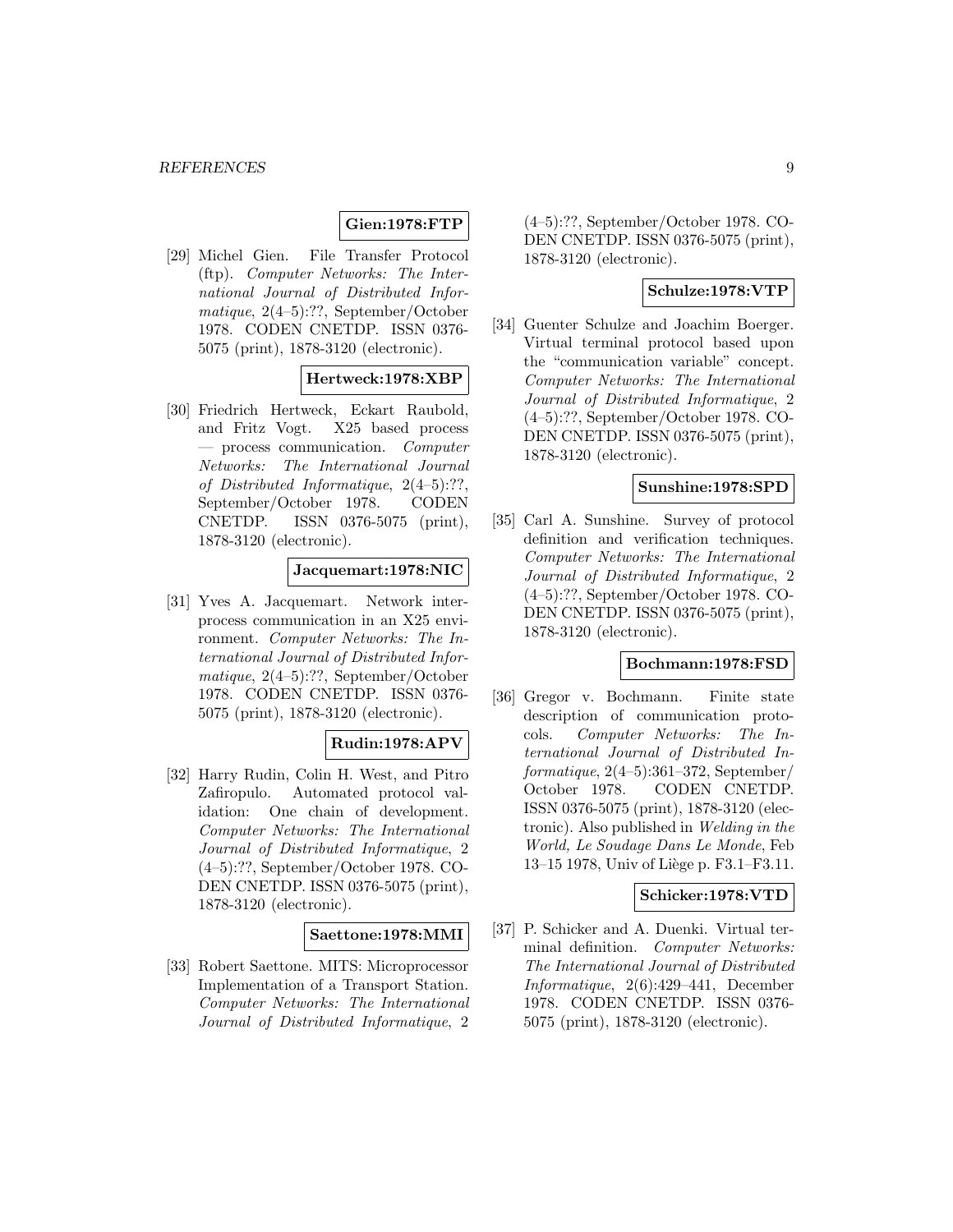### **Sunshine:1978:CMT**

[38] Carl A. Sunshine and Yogen K. Dalal. Connection management in transport protocols. Computer Networks: The International Journal of Distributed Informatique, 2(6):454–473, December 1978. CODEN CNETDP. ISSN 0376-5075 (print), 1878-3120 (electronic).

# **Shoch:1979:PFI**

[39] John F. Shoch. Packet fragmentation in inter-network protocols. Computer Networks: The International Journal of Distributed Informatique, 3(1):3–8, February 1979. CODEN CNETDP. ISSN 0376-5075 (print), 1878-3120 (electronic).

### **Yeh:1979:DED**

[40] Randolph T. Yeh and K. Mani Chandy. On the design of elementary distributed systems. Computer Networks: The International Journal of Distributed Informatique, 3(1):24–35, February 1979. CODEN CNETDP. ISSN 0376-5075 (print), 1878-3120 (electronic).

### **Peacock:1979:DSU**

[41] J. Kent Peacock, J. W. Wong, and Eric G. Manning. Distributed simulation using a network of processors. Computer Networks: The International Journal of Distributed Informatique, 3 (1):44–56, February 1979. CODEN CNETDP. ISSN 0376-5075 (print), 1878-3120 (electronic).

#### **Richardson:1979:EPR**

[42] T. G. Richardson and Wilfred L. W. Yu. Effect of protocol on the response time of loop structures for data communications. Computer Networks: The International Journal of Distributed Informatique, 3(1):57–66, February 1979. CO-DEN CNETDP. ISSN 0376-5075 (print), 1878-3120 (electronic).

# **Postel:1979:ICT**

[43] Jonathan B. Postel. Informal comparison of three protocols. Computer Networks: The International Journal of Distributed Informatique, 3(1):67–76, February 1979. CODEN CNETDP. ISSN 0376-5075 (print), 1878-3120 (electronic).

### **Matyas:1979:DSO**

[44] Stephen M. Matyas. Digital signatures — an overview. Computer Networks: The International Journal of Distributed Informatique, 3(2):87–94, April 1979. CODEN CNETDP. ISSN 0376-5075 (print), 1878-3120 (electronic).

# **Yu:1979:ALD**

[45] Wilfred L. W. Yu and Jayanti C. Majithia. Adaptive loop-type data network. Computer Networks: The International Journal of Distributed Informatique, 3(2):95–104, April 1979. CO-DEN CNETDP. ISSN 0376-5075 (print), 1878-3120 (electronic).

### **Gomberg:1979:DSH**

[46] Gregory R. A. Gomberg, Ian H. Kerr, Julian S. Richards, Wyn L. Price, and C. M. Solomonides. Design study of a hierarchically connected packetswitching network using simulation techniques. Computer Networks: The International Journal of Distributed Informatique, 3(2):114–135, April 1979. CO-DEN CNETDP. ISSN 0376-5075 (print), 1878-3120 (electronic).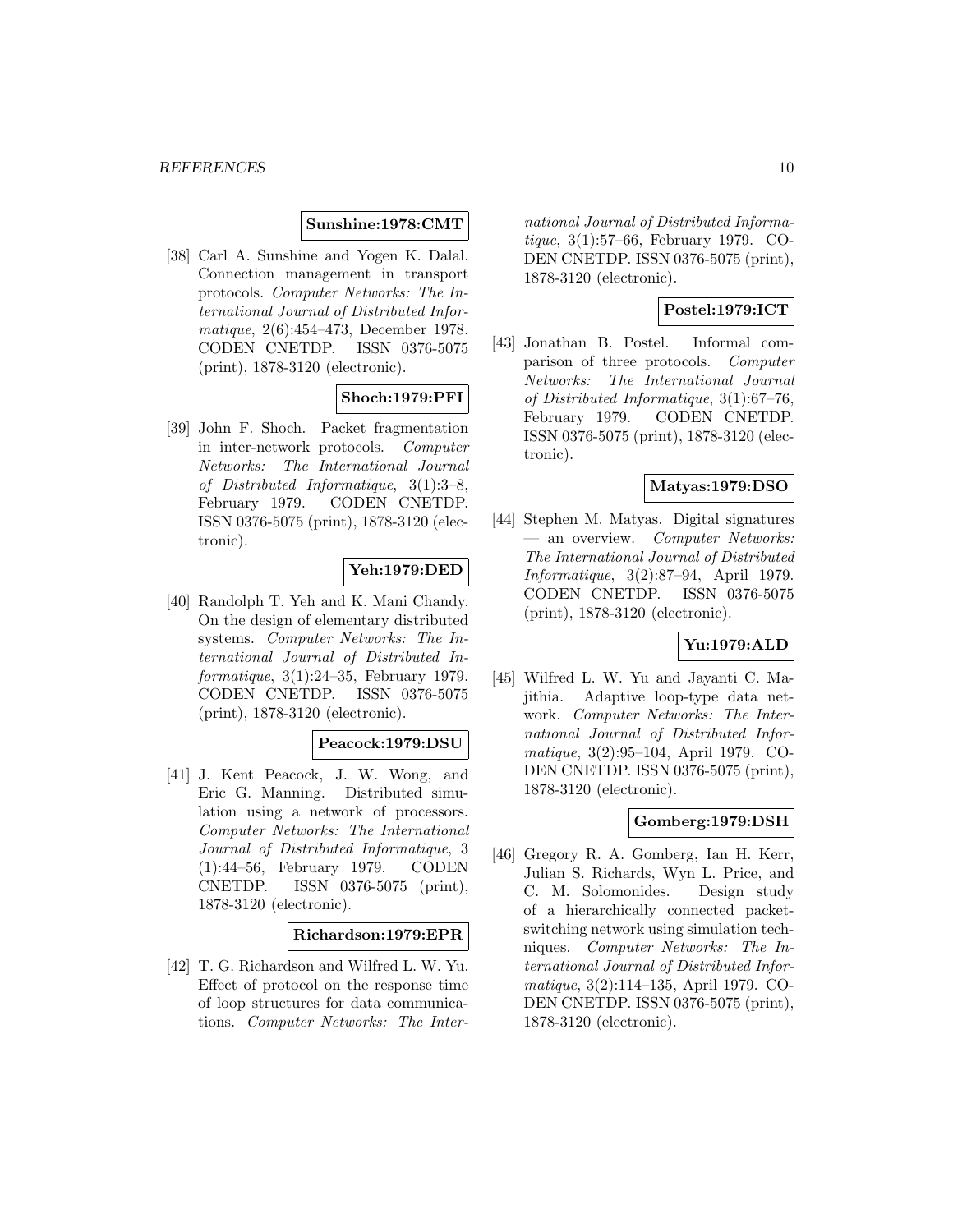#### **Peacock:1980:SDS**

[47] J. Kent Peacock, Eric Manning, and J. W. Wong. Synchronization of distributed simulation using broadcast algorithms. Computer Networks: The International Journal of Distributed Informatique, 4(1):3–10, February 1980. CO-DEN CNETDP. ISSN 0376-5075 (print), 1878-3120 (electronic).

# **Rosen:1980:UPA**

[48] Eric C. Rosen. Updating protocol of Arpanet's new routing algorithm. Computer Networks: The International Journal of Distributed Informatique, 4 (1):11–19, February 1980. CODEN CNETDP. ISSN 0376-5075 (print), 1878-3120 (electronic).

# **Lam:1980:CSM**

[49] Simon S. Lam. Carrier Sense Multiple Access Protocol for local networks. Computer Networks: The International Journal of Distributed Informatique, 4 (1):21–32, February 1980. CODEN CNETDP. ISSN 0376-5075 (print), 1878-3120 (electronic).

#### **Watson:1980:ASN**

[50] Richard W. Watson and John G. Fletcher. Architecture for support of network operating system services. Computer Networks: The International Journal of Distributed Informatique, 4 (1):33–49, February 1980. CODEN CNETDP. ISSN 0376-5075 (print), 1878-3120 (electronic).

#### **Bullis:1980:IEB**

[51] Kenneth Bullis and William Franta. Implementation of eventcounts in a broadcast network. Computer Networks: The International Journal of Distributed Informatique, 4(2):57–69, April 1980. CO-DEN CNETDP. ISSN 0376-5075 (print), 1878-3120 (electronic).

### **Chang:1980:NED**

[52] Ernest Chang. n-philosophers: An exercise in distributed control. Computer Networks: The International Journal of Distributed Informatique, 4(2):71– 76, April 1980. CODEN CNETDP. ISSN 0376-5075 (print), 1878-3120 (electronic).

### **Rybczynski:1980:CXI**

[53] Antony M. Rybczynski and John D. Palframan. Common X.25 interface to public data networks. Computer Networks: The International Journal of Distributed Informatique, 4(3):97–110, June 1980. CODEN CNETDP. ISSN 0376-5075 (print), 1878-3120 (electronic).

#### **Platowski:1980:IOS**

[54] Thomas F. Platowski. ISO-ANSI Open Systems Reference Model — a proposal for a systems approach. Computer Networks: The International Journal of Distributed Informatique, 4(3):111– 124, June 1980. CODEN CNETDP. ISSN 0376-5075 (print), 1878-3120 (electronic).

#### **Kent:1980:PNV**

[55] S. A. Kent. Programmable network virtual machine. Computer Networks: The International Journal of Distributed Informatique, 4(3):125–137, June 1980. CODEN CNETDP. ISSN 0376-5075 (print), 1878-3120 (electronic).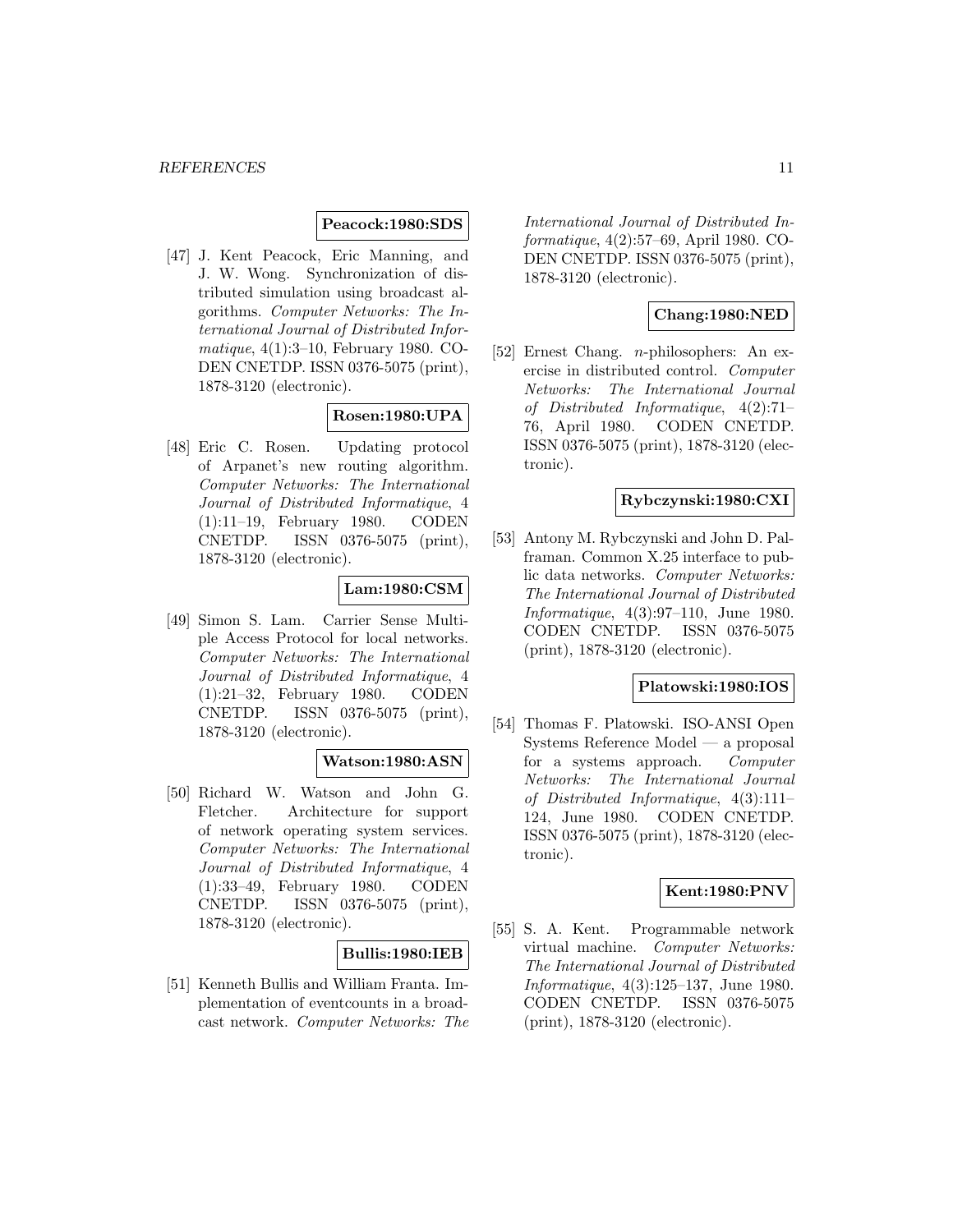# **Ratz:1980:ECD**

[56] Herbert C. Ratz and James A. Field. Economic comparisons of data communication services. Computer Networks: The International Journal of Distributed Informatique, 4(4):143–155, September 1980. CODEN CNETDP. ISSN 0376- 5075 (print), 1878-3120 (electronic).

#### **Srinivasan:1980:PSD**

[57] B. Srinivasan. Parallel searching in distributed databases. Computer Networks: The International Journal of Distributed Informatique, 4(4):157–166, September 1980. CODEN CNETDP. ISSN 0376- 5075 (print), 1878-3120 (electronic).

### **Cavers:1980:BSD**

[58] James K. Cavers and C. M. Woodside. Buffer size for data communications over fading radio links. Computer Networks: The International Journal of Distributed Informatique, 4(4):167–174, September 1980. CODEN CNETDP. ISSN 0376- 5075 (print), 1878-3120 (electronic).

### **Wolfendale:1980:AAN**

[59] Garth L. Wolfendale. ANUNET the Australian National University Network: Structure, functions and developments. Computer Networks: The International Journal of Distributed Informatique, 4(6):265–269, December 1980. CODEN CNETDP. ISSN 0376-5075 (print), 1878-3120 (electronic).

### **Yu:1980:APC**

[60] Wilfred Yu, Jayanti C. Majithia, and J. W. Wong. Access protocols for circuit/packet switching networks. Computer Networks: The International Journal of Distributed Informatique, 4

(6):271–283, December 1980. CODEN CNETDP. ISSN 0376-5075 (print), 1878-3120 (electronic).

### **Georganas:1980:MAM**

[61] Nicolas D. Georganas. Modeling and analysis of message switched computercommunication networks with multilevel flow control. Computer Networks: The International Journal of Distributed Informatique, 4(6):285–294, December 1980. CODEN CNETDP. ISSN 0376- 5075 (print), 1878-3120 (electronic).

### **Minoli:1980:SCF**

[62] Daniel Minoli. Selection of communication facilities under a multigraduated tariff. Computer Networks: The International Journal of Distributed Informatique, 4(6):295–301, December 1980. CODEN CNETDP. ISSN 0376-5075 (print), 1878-3120 (electronic).

#### **Watson:1981:TMR**

[63] Richard W. Watson. Timer-based mechanisms in reliable transport protocol connection management. Computer Networks: The International Journal of Distributed Informatique, 5(1):47–56, February 1981. CODEN CNETDP. ISSN 0376-5075 (print), 1878-3120 (electronic).

### **Anonymous:1981:DPO**

[64] Anonymous. Data processing — Open Systems Interconnection — basic reference model. Computer Networks: The International Journal of Distributed Informatique, 5(2):81–118, April 1981. CODEN CNETDP. ISSN 0376-5075 (print), 1878-3120 (electronic).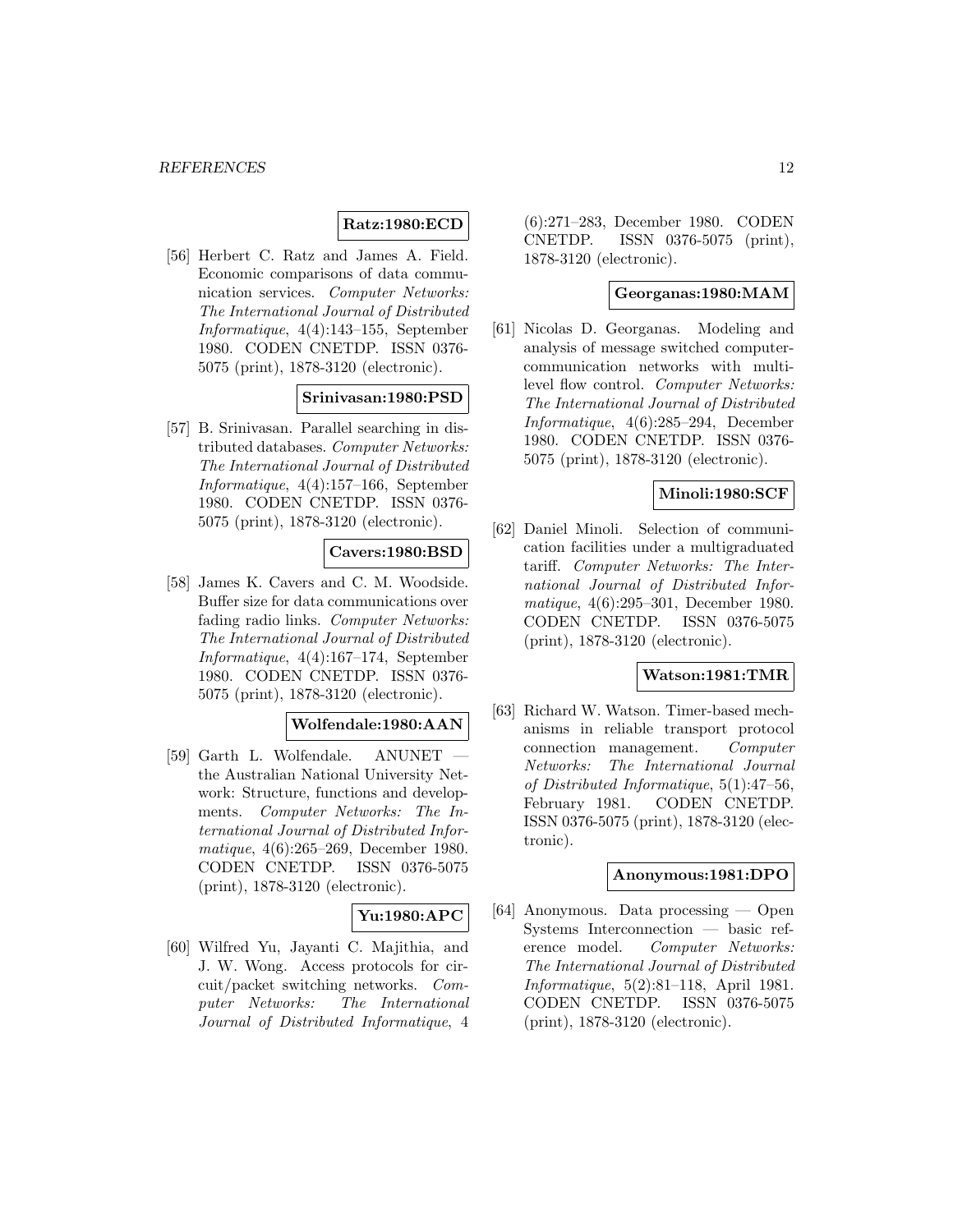#### **Labetoulle:1981:SFT**

[65] Jacques Labetoulle and Guy Pujolle. Study of flows through virtual circuits computer networks. Computer Networks: The International Journal of Distributed Informatique, 5(2):119– 126, April 1981. CODEN CNETDP. ISSN 0376-5075 (print), 1878-3120 (electronic).

# **Burkhardt:1981:SPC**

[66] H. J. Burkhardt and S. Schindler. Structuring principles of the communication architecture of open systems — systematic approach. Computer Networks: The International Journal of Distributed Informatique, 5(3):157–166, May 1981. CODEN CNETDP. ISSN 0376-5075 (print), 1878-3120 (electronic).

# **Samoylenko:1981:OPC**

[67] S. I. Samoylenko. Optimization problems in computer network design. Computer Networks: The International Journal of Distributed Informatique, 5 (3):177–186, May 1981. CODEN CNETDP. ISSN 0376-5075 (print), 1878-3120 (electronic).

#### **Postel:1981:AIP**

[68] Jonthan B. Postel, Carl A. Sunshine, and Danny Cohen. ARPA Internet Protocol. Computer Networks: The International Journal of Distributed Informatique, 5(4):261–271, July 1981. CO-DEN CNETDP. ISSN 0376-5075 (print), 1878-3120 (electronic).

#### **Rom:1981:MPF**

[69] Raphael Rom and Fouad A. Tobagi. Message-based priority functions in local multiaccess communication systems. Computer Networks: The International Journal of Distributed Informatique, 5 (4):273–286, July 1981. CODEN CNETDP. ISSN 0376-5075 (print), 1878-3120 (electronic).

### **Shoch:1981:MEI**

[70] John F. Shoch, Danny Cohen, and Edward A. Taft. Mutual encapsulation of internetwork protocols. Computer Networks: The International Journal of Distributed Informatique, 5(4):287– 301, July 1981. CODEN CNETDP. ISSN 0376-5075 (print), 1878-3120 (electronic).

# **Chesley:1981:SCO**

[71] Harry R. Chesley and Bruce V. Hunt. Squire — a communications-oriented operating system. Computer Networks: The International Journal of Distributed Informatique, 5(5):333–339, September 1981. CODEN CNETDP. ISSN 0376- 5075 (print), 1878-3120 (electronic).

### **Foster:1981:FAC**

[72] Derrell V. Foster, Lawrence W. Dowdy, and James E. Iv Ames. File assignment in a computer network. Computer Networks: The International Journal of Distributed Informatique, 5(5):341–349, September 1981. CODEN CNETDP. ISSN 0376-5075 (print), 1878-3120 (electronic).

### **Sollins:1981:CSO**

[73] Karen R. Sollins. Copying structured objects in a distributed system. Computer Networks: The International Journal of Distributed Informatique, 5 (5):351–359, September 1981. CODEN CNETDP. ISSN 0376-5075 (print), 1878-3120 (electronic).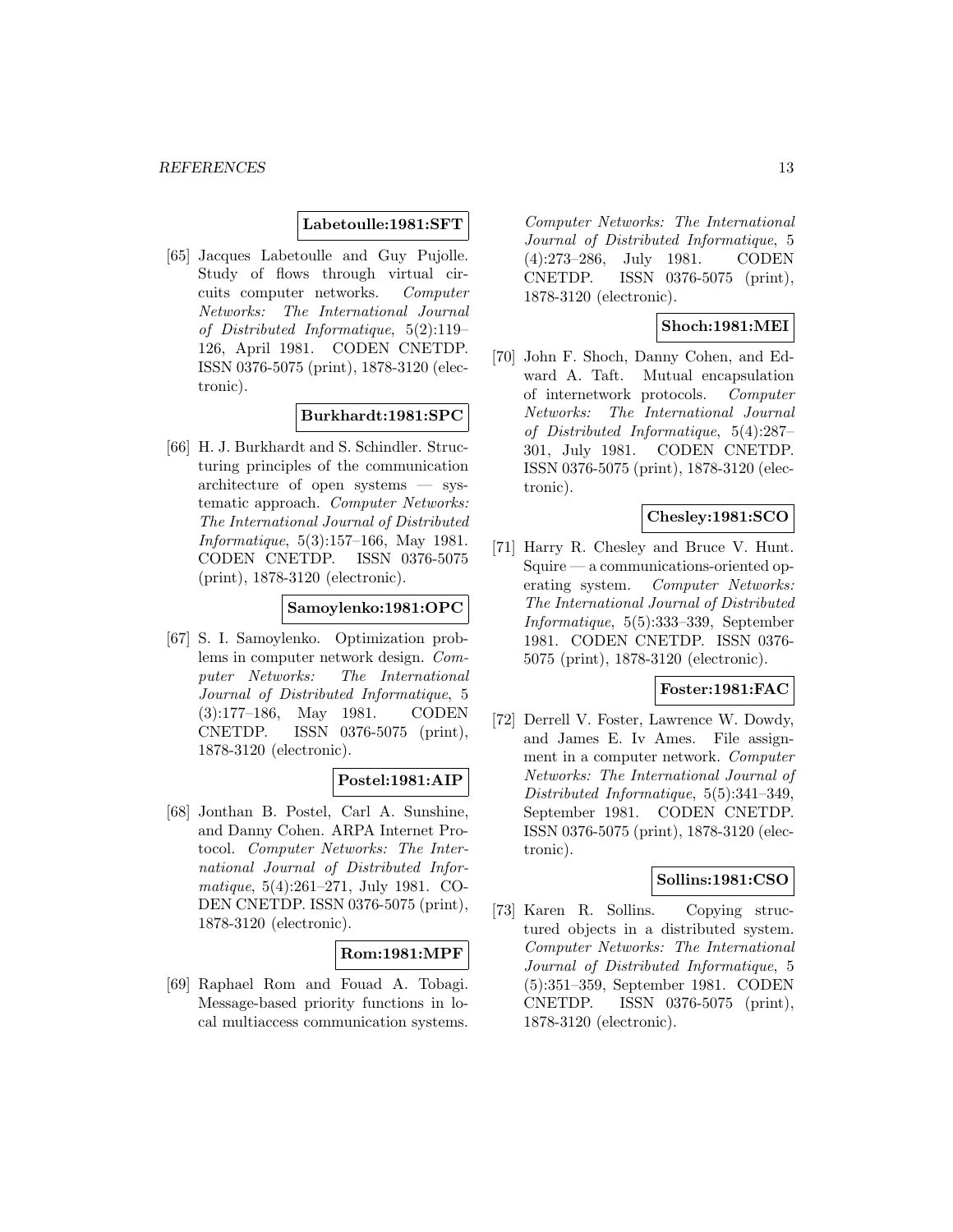### **Panko:1981:FBI**

[74] Raymond R. Panko. Facing basic issues in office automation. Computer Networks: The International Journal of Distributed Informatique, 5(6):391–399, December 1981. CODEN CNETDP. ISSN 0376-5075 (print), 1878-3120 (electronic).

### **Conrath:1981:EOO**

[75] David W. Conrath, Chris Higgins, Cherian S. Thachenkary, and William Wright. Electronic office and organizational behavior — measuring office activities. Computer Networks: The International Journal of Distributed Informatique, 5(6):401–410, December 1981. CODEN CNETDP. ISSN 0376-5075 (print), 1878-3120 (electronic).

# **Richer:1981:OCD**

[76] Ira Richer and Marianne Steiner. Office communications and the digital PBX. Computer Networks: The International Journal of Distributed Informatique, 5 (6):411–422, December 1981. CODEN CNETDP. ISSN 0376-5075 (print), 1878-3120 (electronic).

### **Gifford:1981:VED**

[77] David K. Gifford. Violet, an experimental decentralized system. Computer Networks: The International Journal of Distributed Informatique, 5(6):423–433, December 1981. CODEN CNETDP. ISSN 0376-5075 (print), 1878-3120 (electronic).

#### **Schicker:1981:CBM**

[78] Peter Schicker. Computer based mail environment — an overview. Computer Networks: The International Journal of Distributed Informatique, 5(6):435–443, December 1981. CODEN CNETDP. ISSN 0376-5075 (print), 1878-3120 (electronic).

# **Naffah:1981:CPI**

[79] Najah Naffah. Communication protocols for integrated office systems. Computer Networks: The International Journal of Distributed Informatique, 5(6):445–454, December 1981. CODEN CNETDP. ISSN 0376-5075 (print), 1878-3120 (electronic).

### **Schneider:1982:ADM**

[80] G. Michael Schneider and Mary N. Zastrow. Algorithm for the design of multilevel concentrator networks. Computer Networks: The International Journal of Distributed Informatique, 6(1):1–11, February 1982. CODEN CNETDP. ISSN 0376-5075 (print), 1878-3120 (electronic).

# **Blair:1982:PSC**

[81] Gordon S. Blair. Performance study of the Cambridge Ring. Computer Networks: The International Journal of Distributed Informatique, 6(1):13–20, February 1982. CODEN CNETDP. ISSN 0376-5075 (print), 1878-3120 (electronic).

### **Bennett:1982:OTF**

[82] Chris J. Bennett. Overheads of transnetwork fragmentation. Computer Networks: The International Journal of Distributed Informatique, 6(1):21–36, February 1982. CODEN CNETDP. ISSN 0376-5075 (print), 1878-3120 (electronic).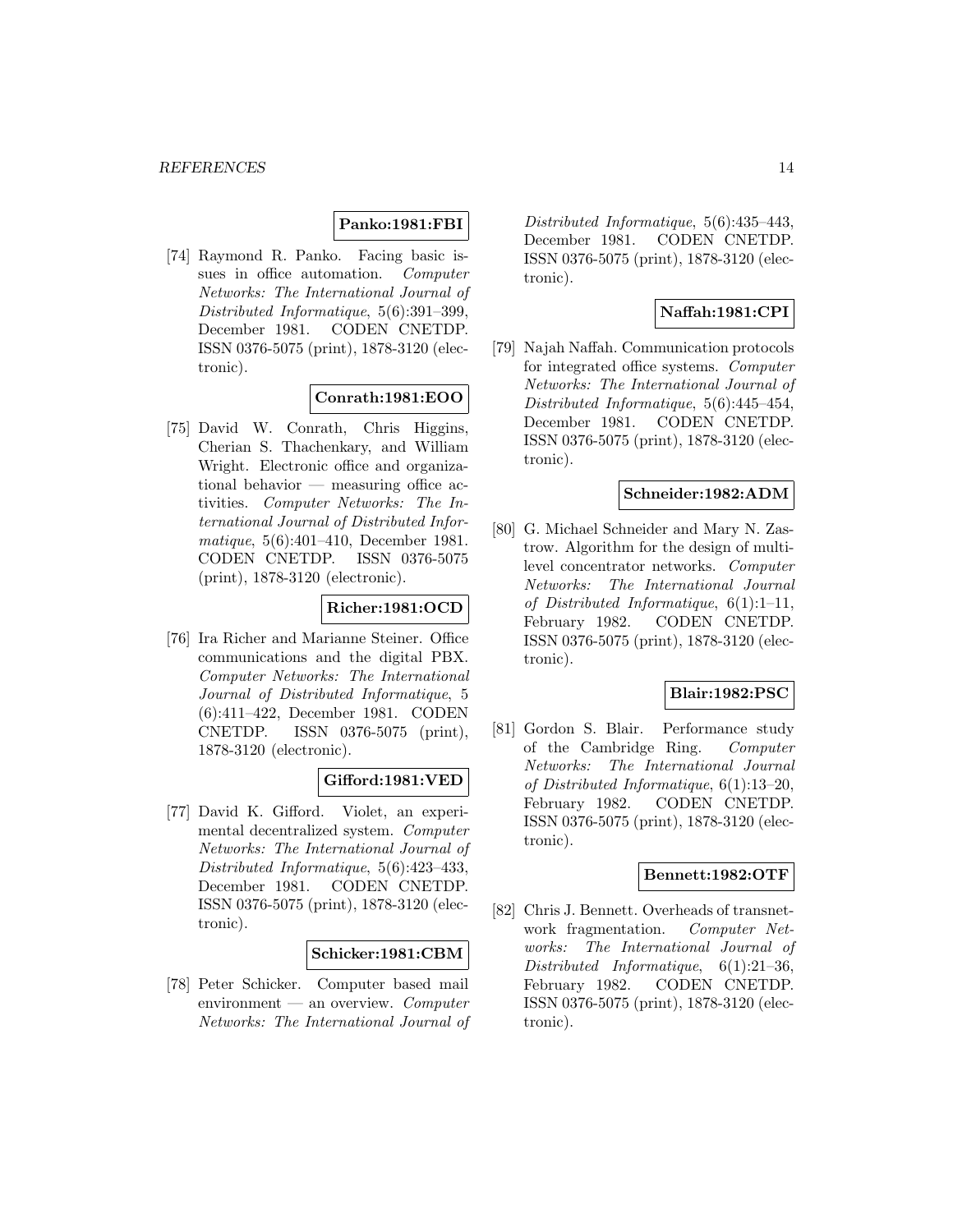### **Bux:1982:DLP**

[83] Werner Bux, Karl Kuemmerle, and Hong Linh Truong. Data link-control performance: Results comparing HDLC operational modes. Computer Networks: The International Journal of Distributed Informatique, 6(1):37–51, February 1982. CODEN CNETDP. ISSN 0376-5075 (print), 1878-3120 (electronic).

# **Rubin:1982:IPV**

[84] J. Rubin and Colin H. West. Improved protocol validation technique. Computer Networks: The International Journal of Distributed Informatique, 6(2):65– 73, May 1982. CODEN CNETDP. ISSN 0376-5075 (print), 1878-3120 (electronic).

### **Didic:1982:SLC**

[85] Milena Didic and Bernd Wolfinger. Simulation of a local computer network architecture applying a unified modeling system. Computer Networks: The International Journal of Distributed Informatique, 6(2):75–91, May 1982. CO-DEN CNETDP. ISSN 0376-5075 (print), 1878-3120 (electronic).

### **Hamacher:1982:ARC**

[86] V. Carl Hamacher and Gerald S. Shedler. Access response on a collisionfree local bus network. Computer Networks: The International Journal of Distributed Informatique, 6(2):93– 103, May 1982. CODEN CNETDP. ISSN 0376-5075 (print), 1878-3120 (electronic).

# **Blair:1982:PCE**

[87] Gordon S. Blair and Doug Shepherd. Performance comparison of Ethernet and the Cambridge Digital Communication Ring. Computer Networks: The International Journal of Distributed Informatique, 6(2):105–113, May 1982. CO-DEN CNETDP. ISSN 0376-5075 (print), 1878-3120 (electronic).

# **Coleman:1982:SLA**

[88] Vernon Coleman. Siliconizing the local area network. Computer Networks: The International Journal of Distributed Informatique, 6(4):245–254, September 1982. CODEN CNETDP. ISSN 0376- 5075 (print), 1878-3120 (electronic).

# **Grant:1982:XPL**

[89] Alastair Grant and David Hutchison. X25 protocols and local area networks. Computer Networks: The International Journal of Distributed Informatique, 6 (4):255–262, September 1982. CODEN CNETDP. ISSN 0376-5075 (print), 1878-3120 (electronic).

# **Unger:1982:DSM**

[90] Brian W. Unger and Don S. Bidulock. Design and simulation of a multicomputer network message processor. Computer Networks: The International Journal of Distributed Informatique, 6 (4):263–277, September 1982. CODEN CNETDP. ISSN 0376-5075 (print), 1878-3120 (electronic).

### **Lai:1982:APP**

[91] Wai Sum Lai. Analysis of piggybacking in packet networks. Computer Networks: The International Journal of Distributed Informatique, 6(4):279–290, September 1982. CODEN CNETDP. ISSN 0376- 5075 (print), 1878-3120 (electronic).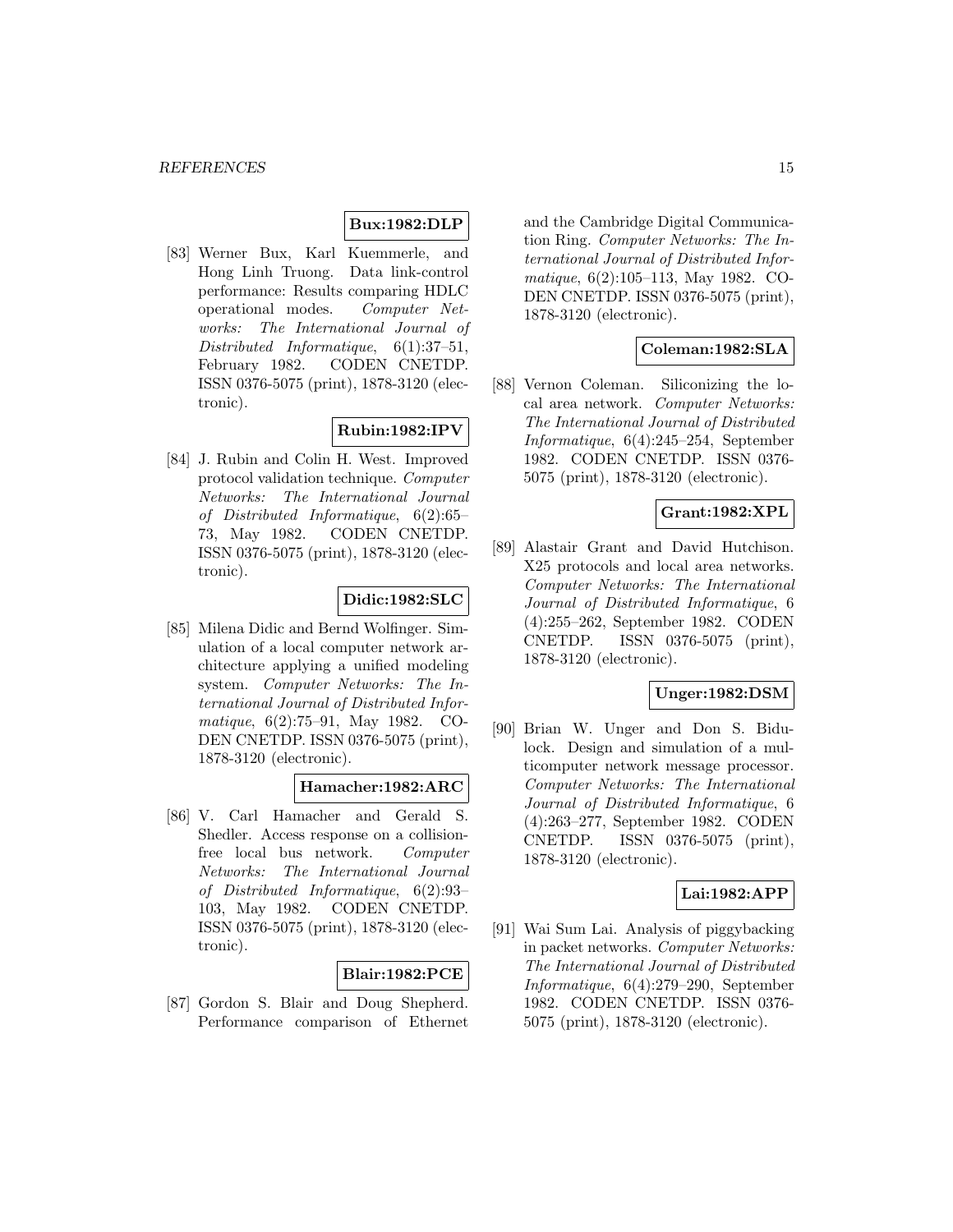### **Iyengar:1982:PST**

[92] S. Sitharama Iyengar and Wendy Chih Chun Liu. Performance statistics of a time-sharing computer network. Computer Networks: The International Journal of Distributed Informatique, 6(5):303–317, November 1982. CODEN CNETDP. ISSN 0376-5075 (print), 1878-3120 (electronic).

# **Melici:1982:BCF**

[93] Joseph A. Melici. BX.25 certification facility. Computer Networks: The International Journal of Distributed Informatique, 6(5):319–329, November 1982. CODEN CNETDP. ISSN 0376-5075 (print), 1878-3120 (electronic).

# **Bachman:1982:TMC**

[94] Charles W. Bachman and Ronald G. Ross. Toward a more complete reference model of computer-based information systems. Computer Networks: The International Journal of Distributed Informatique, 6(5):331–343, November 1982. CODEN CNETDP. ISSN 0376- 5075 (print), 1878-3120 (electronic).

# **Ceri:1982:OFA**

[95] Stefano Ceri, Giancarlo Martella, and Giuseppe Pelagatti. Optimal file allocation in a computer network: a solution method based on the knapsack problem. Computer Networks: The International Journal of Distributed Informatique, 6(5):345–357, November 1982. CODEN CNETDP. ISSN 0376-5075 (print), 1878-3120 (electronic).

#### **Vemini:1982:CCP**

[96] Yechiam Vemini and James F. Kurose. Can current protocol verification techniques guarantee correctness? Computer Networks: The International Journal of Distributed Informatique, 6 (6):377–381, December 1982. CODEN CNETDP. ISSN 0376-5075 (print), 1878-3120 (electronic).

### **Rayner:1982:STP**

[97] David Rayner. System for testing protocol implementations. Computer Networks: The International Journal of Distributed Informatique, 6(6):383–395, December 1982. CODEN CNETDP. ISSN 0376-5075 (print), 1878-3120 (electronic).

### **Piatkowski:1982:SAN**

[98] Thomas F. Piatkowski, Lap-Kin Ip, and Dayun He. State architecture notation and simulation: a formal technique for the specification and testing of protocol systems. Computer Networks: The International Journal of Distributed Informatique, 6(6):397–418, December 1982. CODEN CNETDP. ISSN 0376-5075 (print), 1878-3120 (electronic).

# **Diaz:1982:MAC**

[99] Michel Diaz. Modeling and analysis of communication and cooperation protocols using ET Petri net based models. Computer Networks: The International Journal of Distributed Informatique, 6(6):419–441, December 1982. CODEN CNETDP. ISSN 0376-5075 (print), 1878-3120 (electronic).

### **Malcolm:1983:ACA**

[100] Michael A. Malcolm, Lawrence D. Rogers, and John E. Spracklen. Acknowledging contention algorithm suitable for local radio networks. Computer Networks: The International Journal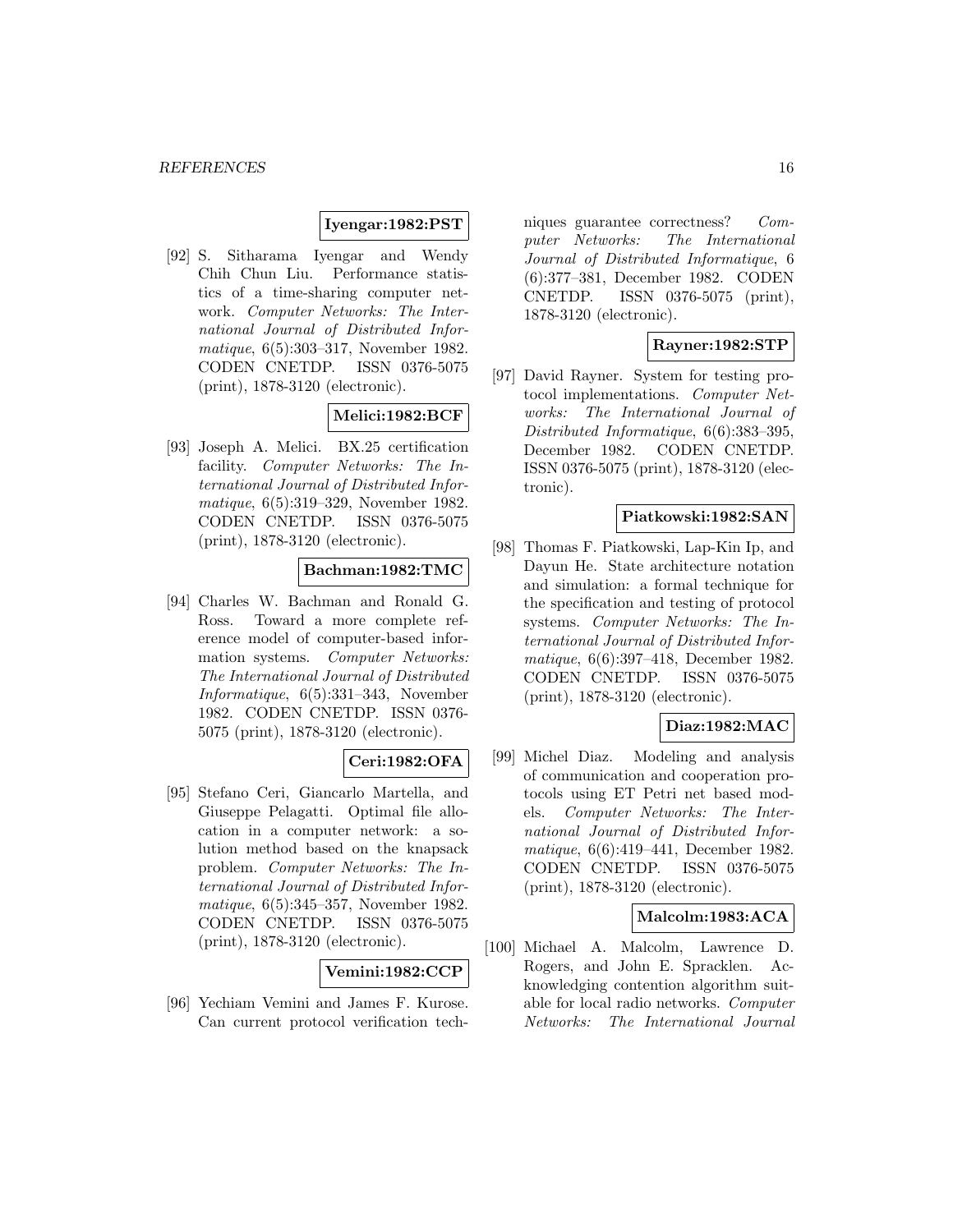of Distributed Informatique, 7(1):1–8, February 1983. CODEN CNETDP. ISSN 0376-5075 (print), 1878-3120 (electronic).

### **Minoli:1983:NDC**

[101] Daniel Minoli. New design criterion for store-and-forward networks. Computer Networks: The International Journal of Distributed Informatique, 7(1):9–15, February 1983. CODEN CNETDP. ISSN 0376-5075 (print), 1878-3120 (electronic).

### **Szpankowski:1983:PSM**

[102] Wojciech Szpankowski. Packet switching in multiple radio channels: Analysis and stability of a random access system. Computer Networks: The International Journal of Distributed Informatique, 7(1):17–26, February 1983. CO-DEN CNETDP. ISSN 0376-5075 (print), 1878-3120 (electronic).

### **vonStudnitz:1983:TPT**

[103] Peter von Studnitz. Transport protocols — their performance and status in international standardization (July 1982). Computer Networks: The International Journal of Distributed Informatique, 7(1):27–35, February 1983. CO-DEN CNETDP. ISSN 0376-5075 (print), 1878-3120 (electronic).

# **Piquer:1983:ORS**

[104] Alfredo R. Piquer. On ordering requests to servers in a distributed system. Computer Networks: The International Journal of Distributed Informatique, 7(2):69–81, April 1983. CO-DEN CNETDP. ISSN 0376-5075 (print), 1878-3120 (electronic).

### **Gold:1983:ECP**

[105] Yaron I. Gold and William F. Franta. Efficient collision-free protocol for prioritized access-control of cable or radio channels. Computer Networks: The International Journal of Distributed Informatique, 7(2):83–98, April 1983. CO-DEN CNETDP. ISSN 0376-5075 (print), 1878-3120 (electronic).

# **Fernandez:1983:IPP**

[106] Joseph I. Fernandez and John A. Gibbons. Interconnection of a private packet-switching network and a computer vendor's network. Computer Networks: The International Journal of Distributed Informatique, 7(2):99– 111, April 1983. CODEN CNETDP. ISSN 0376-5075 (print), 1878-3120 (electronic).

# **Labadi:1983:ITG**

[107] A. Labadi and Istvan Sebestyen. IIASA TPA/70-X.25 gateway-network promotes international flow of scientific information. Computer Networks: The International Journal of Distributed Informatique, 7(2):113–121, April 1983. CO-DEN CNETDP. ISSN 0376-5075 (print), 1878-3120 (electronic).

# **Riordon:1983:ASP**

[108] J. S. Riordon, S. A. Mahmoud, S. E. Aidarous, and M. Niktash. Access strategies in packet mobile radio data networks. Computer Networks: The International Journal of Distributed Informatique, 7(4):211–221, August 1983. CODEN CNETDP. ISSN 0376-5075 (print), 1878-3120 (electronic).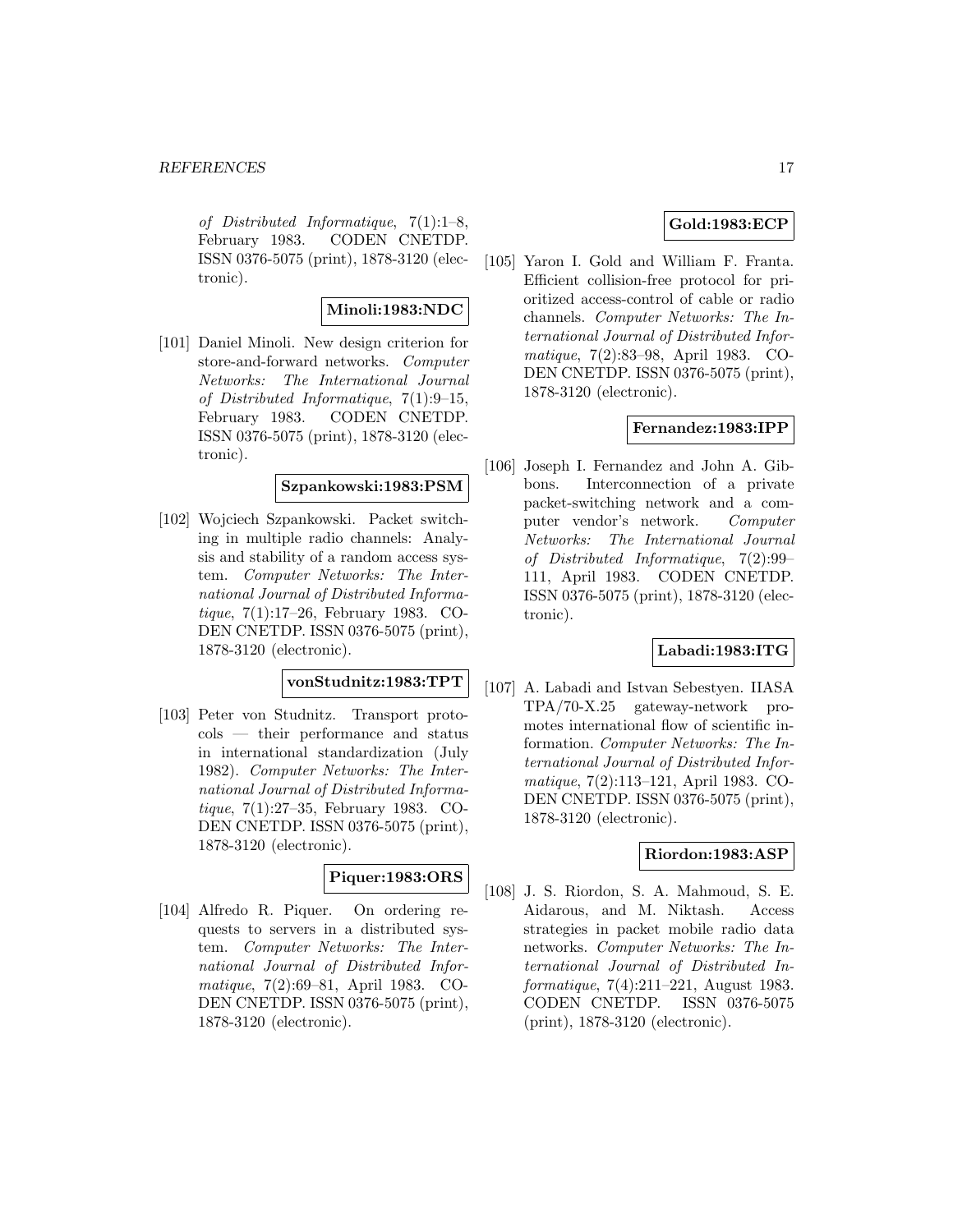# **Saltzer:1983:WR**

[109] J. H. Saltzer, K. T. Pogran, and D. D. Clark. Why a ring? Computer Networks: The International Journal of Distributed Informatique, 7(4):223– 231, August 1983. CODEN CNETDP. ISSN 0376-5075 (print), 1878-3120 (electronic).

### **Ramshaw:1983:GAT**

[110] Lance A. Ramshaw and Paul D. Amer. Generating artificial traffic over a local area network using random number generators. Computer Networks: The International Journal of Distributed Informatique, 7(4):233–251, August 1983. CO-DEN CNETDP. ISSN 0376-5075 (print), 1878-3120 (electronic).

### **Livesey:1983:PSM**

[111] Jon Livesey and Eric Manning. Protection and synchronisation in a messageswitched system. Computer Networks: The International Journal of Distributed Informatique, 7(4):253–268, August 1983. CODEN CNETDP. ISSN 0376-5075 (print), 1878-3120 (electronic).

#### **Palme:1983:PIR**

[112] Jacob Palme. On preserving identity of the references between documents in distributed computerized message systems. Computer Networks: The International Journal of Distributed Informatique, 7(4):269–272, August 1983. CO-DEN CNETDP. ISSN 0376-5075 (print), 1878-3120 (electronic).

#### **Cerf:1983:MRP**

[113] Vinton G. Cerf and Robert E. Lyons. Military requirements for packetswitched networks and their implications for protocol standardization. Computer Networks: The International Journal of Distributed Informatique, 7 (5):293–306, October 1983. CODEN CNETDP. ISSN 0376-5075 (print), 1878-3120 (electronic).

# **Cerf:1983:DIA**

[114] Vinton G. Cerf and Edward A. Cain. The DoD Internet architecture model. Computer Networks: The International Journal of Distributed Informatique, 7 (5):307–318, October 1983. CODEN CNETDP. ISSN 0376-5075 (print), 1878-3120 (electronic).

### **Selvaggi:1983:DDD**

[115] Philip S. Selvaggi. Department of Defense Data Protocol Standardization Program. Computer Networks: The International Journal of Distributed Informatique, 7(5):319–328, October 1983. CODEN CNETDP. ISSN 0376-5075 (print), 1878-3120 (electronic).

### **Maurer:1983:IVP**

[116] H. A. Maurer and I. Sebestyen. Inhouse versus public videotex systems. Computer Networks: The International Journal of Distributed Informatique, 7 (5):329–342, October 1983. CODEN CNETDP. ISSN 0376-5075 (print), 1878-3120 (electronic).

### **Heard:1983:LAN**

[117] Kenneth S. Heard. Local area networks and the practical aspects of interworking. Computer Networks: The International Journal of Distributed Informatique, 7(5):343–348, October 1983. CO-DEN CNETDP. ISSN 0376-5075 (print), 1878-3120 (electronic).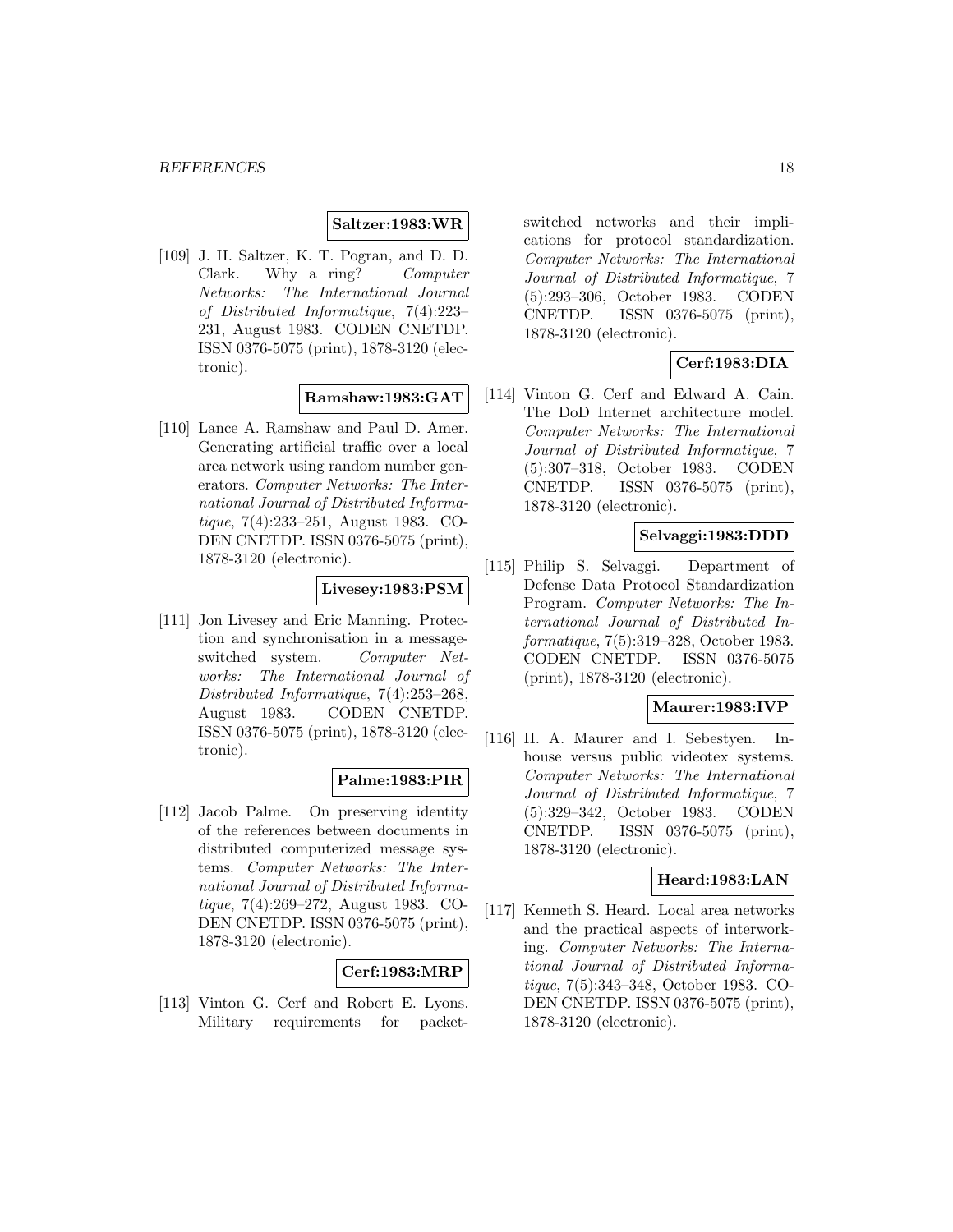### **Ebihara:1983:GLC**

[118] Yoshihiko Ebihara, Katsuo Ikeda, Tomoo Nakamura, Ishizaka, Michihiro, Makoto Shinzawa, and Kazuhiko Nakayama. Gamma-net: a local computer network coupled by a high speed optical fiber ring bus — system concept and structure. Computer Networks: The International Journal of Distributed Informatique, 7(6):375–388, December 1983. CODEN CNETDP. ISSN 0376- 5075 (print), 1878-3120 (electronic).

#### **Guihur:1983:ASP**

[119] R. Guihur and J. Pellaumail. Analytical study of packet satellite multiple access. Computer Networks: The International Journal of Distributed Informatique, 7(6):389–393, December 1983. CODEN CNETDP. ISSN 0376-5075 (print), 1878-3120 (electronic).

### **Perlman:1983:FBR**

[120] Radia Perlman. Fault-tolerant broadcast of routing information. Computer Networks: The International Journal of Distributed Informatique, 7(6):395–405, December 1983. CODEN CNETDP. ISSN 0376-5075 (print), 1878-3120 (electronic).

# **Barnholdt:1983:AOL**

[121] B. Barnholdt and Jorgen Nybroe. Alis — the on-line literature localization and document ordering system of the National Technological Library of Denmark. an example of a distributed system. Computer Networks: The International Journal of Distributed Informatique, 7(6):407–411, December 1983. CODEN CNETDP. ISSN 0376-5075 (print), 1878-3120 (electronic).

# **Langsford:1984:OSU**

[122] A. Langsford. Open system user's programming interfaces. Computer Networks: The International Journal of Distributed Informatique, 8(1):3–12, February 1984. CODEN CNETDP. ISSN 0376-5075 (print), 1878-3120 (electronic).

### **Linington:1984:VFC**

[123] Peter F. Linington. Virtual filestore concept. Computer Networks: The International Journal of Distributed Informatique, 8(1):13–16, February 1984. CO-DEN CNETDP. ISSN 0376-5075 (print), 1878-3120 (electronic).

# **Andreoni:1984:FIX**

[124] Gaetano Andreoni. Fortran interface to X.25 and transport service. Computer Networks: The International Journal of Distributed Informatique, 8(1):17–22, February 1984. CODEN CNETDP. ISSN 0376-5075 (print), 1878-3120 (electronic).

### **Dhondy:1984:AOV**

[125] Rohinton Dhondy, Michel Elie, and Francis Touzin. Accessing OSI virtual terminal services from Cobol application programs. Computer Networks: The International Journal of Distributed Informatique, 8(1):23–29, February 1984. CODEN CNETDP. ISSN 0376-5075 (print), 1878-3120 (electronic).

### **Gallagher:1984:PLA**

[126] Leonard J. Gallagher. Procedure language access to Proposed American National Standard Database Management Systems. Computer Networks: The International Journal of Distributed Informatique, 8(1):31–42, February 1984.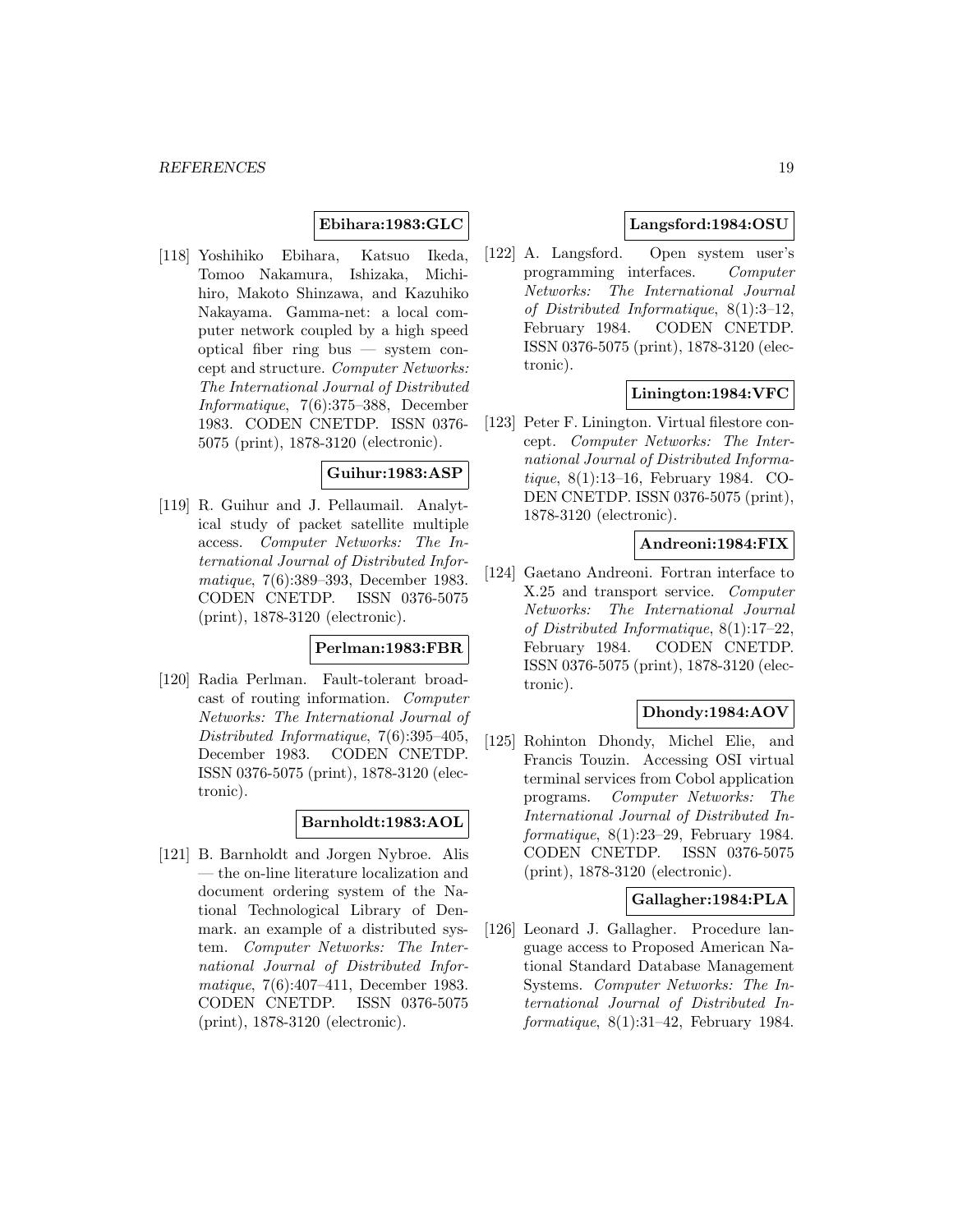CODEN CNETDP. ISSN 0376-5075 (print), 1878-3120 (electronic).

#### **Esculier:1984:SAF**

[127] Christian Esculier. Sirius-Delta architecture: a framework for co-operating database systems. Computer Networks: The International Journal of Distributed Informatique, 8(1):43–48, February 1984. CODEN CNETDP. ISSN 0376-5075 (print), 1878-3120 (electronic).

#### **Beech:1984:MDS**

[128] David Beech. Modularity in the design and standardisation of open systems. Computer Networks: The International Journal of Distributed Informatique, 8(1):49–55, February 1984. CO-DEN CNETDP. ISSN 0376-5075 (print), 1878-3120 (electronic).

### **Holzmann:1984:PSI**

[129] Gerard J. Holzmann. Pandora System: an interactive system for the design of data communication protocols. Computer Networks: The International Journal of Distributed Informatique, 8(2):71–79, April 1984. CO-DEN CNETDP. ISSN 0376-5075 (print), 1878-3120 (electronic).

# **Li:1984:PAD**

[130] San qi Li and J. C. Majithia. Performance analysis of a DTDMA local area network for voice and data. Computer Networks: The International Journal of Distributed Informatique, 8(2):81– 91, April 1984. CODEN CNETDP. ISSN 0376-5075 (print), 1878-3120 (electronic).

### **Bauerfeld:1984:DAD**

[131] Wulf L. Bauerfeld, Peter Kaufmann, Michael Tschicholz, and Chris Weikart. Din-A-Mit: an adaptable, distributed computer-based message system. Computer Networks: The International Journal of Distributed Informatique, 8(2):93–105, April 1984. CODEN CNETDP. ISSN 0376-5075 (print), 1878-3120 (electronic).

# **Neri:1984:MLA**

[132] Giovanni Neri, Richard C. S. Morling, Gerald D. Cain, Eugenio Faldella, Marco Longhi-Gelati, Tullio Salmon-Cinotti, and Pierantonio Natali. Mininet: a local area network for real-time instrumentation applications. Computer Networks: The International Journal of Distributed Informatique, 8(2):107–131, April 1984. CODEN CNETDP. ISSN 0376-5075 (print), 1878-3120 (electronic).

#### **Farwell:1984:TOC**

[133] Barbara M. Farwell and David C. Farwell. Telecommuting and organizational change. Computer Networks: The International Journal of Distributed Informatique, 8(3):169–173, June 1984. CO-DEN CNETDP. ISSN 0376-5075 (print), 1878-3120 (electronic).

# **Horak:1984:CDI**

[134] Wolfgang Horak. Concepts of the Document Interchange Protocol for the Telematic Services — CCITT draft recommendation S.a. Computer Networks: The International Journal of Distributed Informatique, 8(3):175–185, June 1984. CODEN CNETDP. ISSN 0376-5075 (print), 1878-3120 (electronic).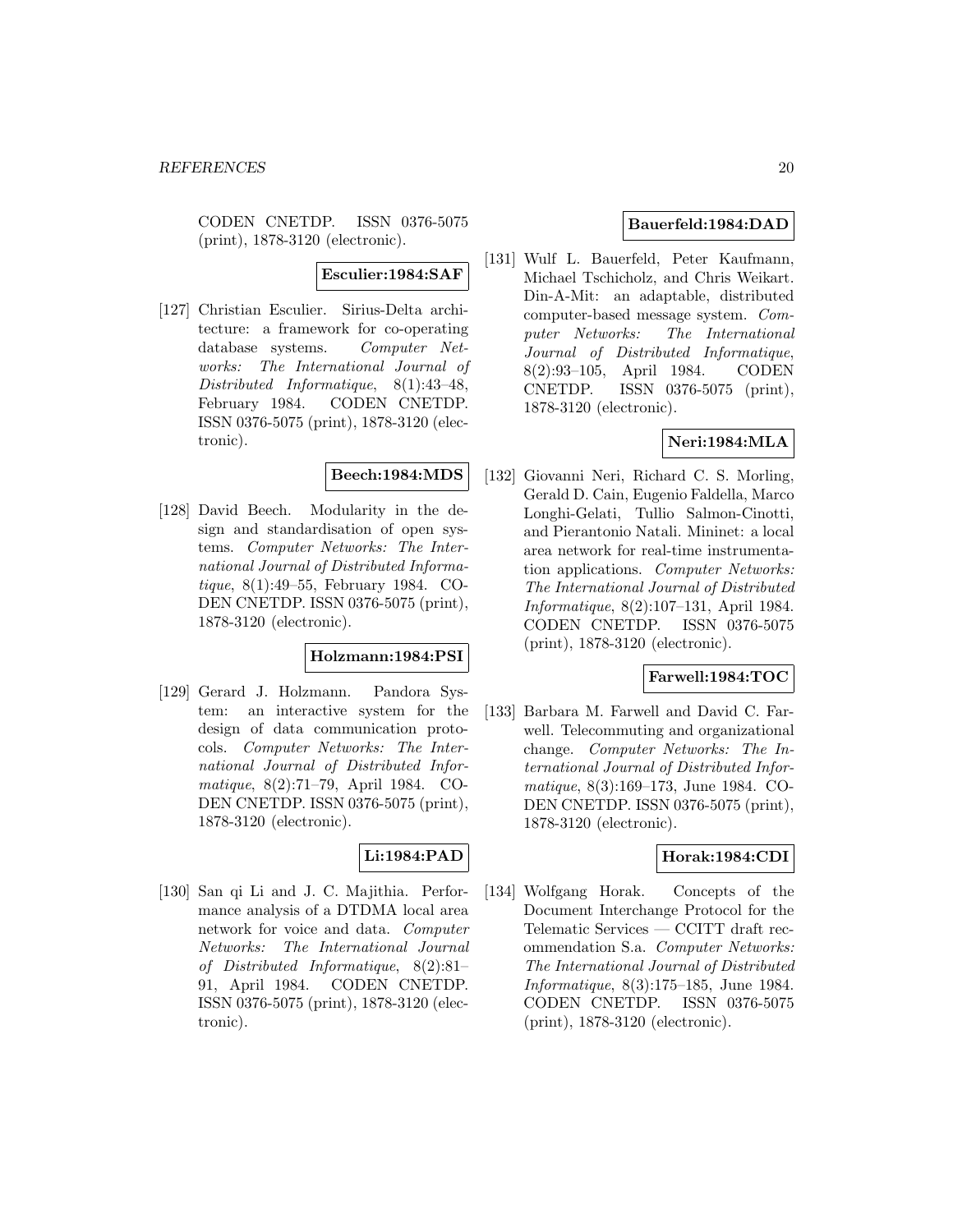### **Schreiber:1984:SDI**

[135] Fabio A. Schreiber. State dependency issues in evaluating distributed database availability. Computer Networks: The International Journal of Distributed Informatique, 8(3):187–197, June 1984. CODEN CNETDP. ISSN 0376-5075 (print), 1878-3120 (electronic).

# **Stankovic:1984:STA**

[136] John A. Stankovic. Simulations of three adaptive, decentralized controlled, job scheduling algorithms. Computer Networks: The International Journal of Distributed Informatique, 8(3):199– 217, June 1984. CODEN CNETDP. ISSN 0376-5075 (print), 1878-3120 (electronic).

### **Sventek:1984:TRL**

[137] J. Sventek, W. Greiman, M. O'Dell, and A. Jansen. Token ring local area networks: a comparison of experimental and theoretical performance. Computer Networks: The International Journal of Distributed Informatique, 8(4):301– 309, August 1984. CODEN CNETDP. ISSN 0376-5075 (print), 1878-3120 (electronic).

# **Mahbod:1984:PAC**

[138] B. Mahbod and J. Howard. Performance analysis of a cooperative symmetric algorithm for real-time local area computer communication networks. Computer Networks: The International Journal of Distributed Informatique, 8 (4):311–323, August 1984. CODEN CNETDP. ISSN 0376-5075 (print), 1878-3120 (electronic).

# **Hilal:1984:LAN**

[139] Wael Hilal and Ming T. Liu. Local area networks supporting speech traffic. Computer Networks: The International Journal of Distributed Informatique, 8(4):325–337, August 1984. CO-DEN CNETDP. ISSN 0376-5075 (print), 1878-3120 (electronic).

### **Wong:1984:ATR**

[140] J. W. Wong and P. M. Gopal. Analysis of a token ring protocol for voice transmission. Computer Networks: The International Journal of Distributed Informatique, 8(4):339–346, August 1984. CODEN CNETDP. ISSN 0376-5075 (print), 1878-3120 (electronic).

### **Kitahara:1984:IIN**

[141] Yasusada Kitahara. INS (Information Network System) — telecommunications for the advanced information society. Computer Networks: The International Journal of Distributed Informatique, 8(5–6):383–392, October/ December 1984. CODEN CNETDP. ISSN 0376-5075 (print), 1878-3120 (electronic).

### **Inoue:1984:NTI**

[142] Nobuo Inoue. New technologies for the Information Network System. Computer Networks: The International Journal of Distributed Informatique, 8(5–6):393– 412, October/December 1984. CO-DEN CNETDP. ISSN 0376-5075 (print), 1878-3120 (electronic).

### **Togawa:1984:IMS**

[143] Akira Togawa. INS model system. Computer Networks: The International Journal of Distributed Informatique, 8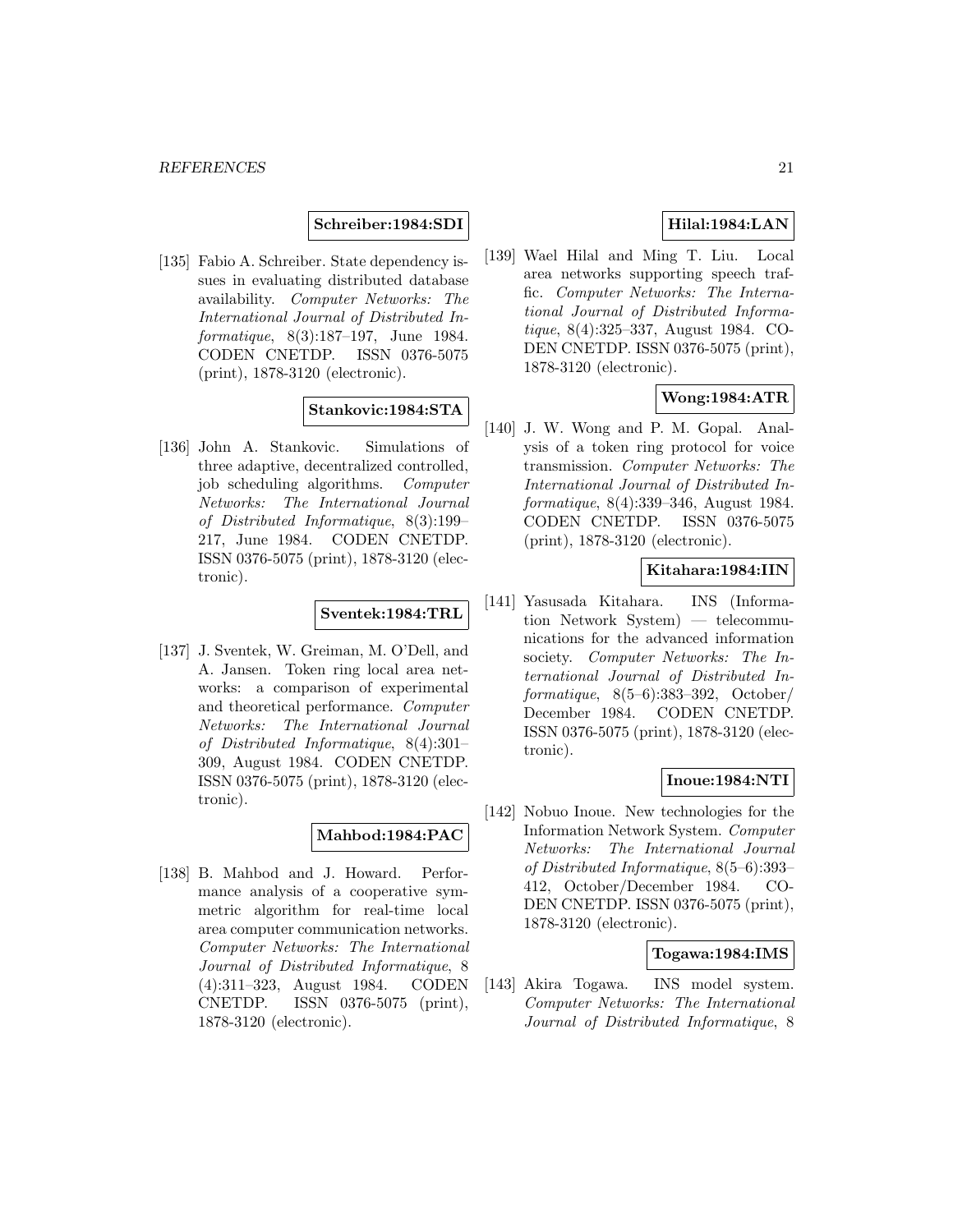(5–6):413–420, October/December 1984. CODEN CNETDP. ISSN 0376-5075 (print), 1878-3120 (electronic).

# **Mullender:1984:PRC**

[144] Sape J. Mullender and Andrew S. Tanenbaum. Protection and resource control in distributed operating systems. Computer Networks: The International Journal of Distributed Informatique, 8 (5–6):421–432, October/December 1984. CODEN CNETDP. ISSN 0376-5075 (print), 1878-3120 (electronic).

# **Voydock:1984:SMT**

[145] Victor L. Voydock and Stephen T. Kent. Security mechanisms in a transport layer protocol. Computer Networks: The International Journal of Distributed Informatique,  $8(5-6):433-449$ , October/ December 1984. CODEN CNETDP. ISSN 0376-5075 (print), 1878-3120 (electronic).

### **Wegner:1984:SDF**

[146] Lutz M. Wegner. Sorting a distributed file in a network. Computer Networks: The International Journal of Distributed Informatique, 8(5–6):451–461, October/ December 1984. CODEN CNETDP. ISSN 0376-5075 (print), 1878-3120 (electronic).

### **Sabnani:1984:VMS**

[147] Krishnan Sabnani and Mischa Schwartz. Verification of a multidestination selective repeat procedure. Computer Networks: The International Journal of Distributed Informatique, 8(5–6):463– 478, October/December 1984. CO-DEN CNETDP. ISSN 0376-5075 (print), 1878-3120 (electronic).

# **Loveall:1980:LNF**

[148] Robert M. Loveall and Richard D. Olson. Local networks in future military applications. In IEEE [207], pages 8–13. CODEN CLCPDN. ISBN ???? LCCN TK 5105.5 C66 1980. IEEE catalog no. 80CH1542-0.

### **Sauer:1980:LMN**

[149] Anton M. Sauer, Heinz G. Schwaertzel, and Hans H. Bellm. Local microprocessor network for the office environment with an optical bus system. In IEEE [207], pages 17–20. CODEN CLCPDN. ISBN ???? LCCN TK 5105.5 C66 1980. IEEE catalog no. 80CH1542-0.

# **Schanning:1980:MPA**

[150] Brian P. Schanning, Susan A. Powers, and John Kowalchuk. Memo: Privacy and authentication for the automated office. In IEEE [207], pages 21–30. CO-DEN CLCPDN. ISBN ???? LCCN TK 5105.5 C66 1980. IEEE catalog no. 80CH1542-0.

# **Maglaris:1980:IBL**

[151] Basil Maglaris and Tsvi Lissack. Integrated broadband local network architecture. In IEEE [207], pages 31–37. CODEN CLCPDN. ISBN ???? LCCN TK 5105.5 C66 1980. IEEE catalog no. 80CH1542-0.

#### **Piney:1980:EIH**

[152] C. Piney, C. Parkman, and F. Fluckiger. Endpoint interconnection of high-speed local packet networks in a virtual call environment. In IEEE [207], pages 41–50. CODEN CLCPDN. ISBN ???? LCCN TK 5105.5 C66 1980. IEEE catalog no. 80CH1542-0.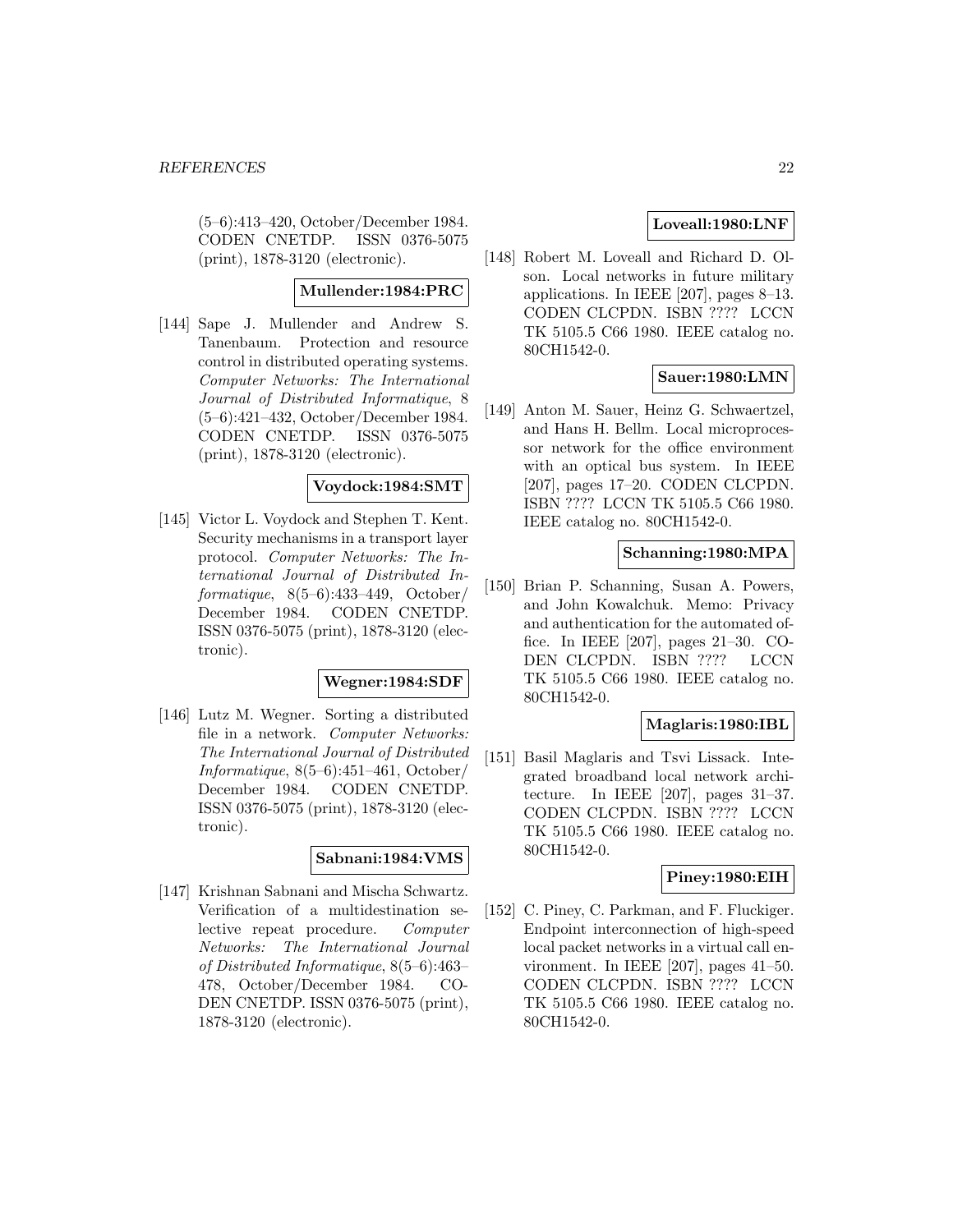### **Kreager:1980:NLN**

[153] Paul S. Kreager. No-modem local networks. In IEEE [207], pages 51–55. CO-DEN CLCPDN. ISBN ???? LCCN TK 5105.5 C66 1980. IEEE catalog no. 80CH1542-0.

### **Nickens:1980:AHI**

[154] Don O. Nickens, Thomas B. Genduso, and Stanley Y. W. Su. Architecture and hardware implementation of a prototype micronet. In IEEE [207], pages 56–64. CODEN CLCPDN. ISBN ???? LCCN TK 5105.5 C66 1980. IEEE catalog no. 80CH1542-0.

#### **Dhas:1980:DRL**

[155] C. Retna Dhas and David C. Rine. Design of a ring-based local area network for microcomputers. In IEEE [207], pages 65–68. CODEN CLCPDN. ISBN ???? LCCN TK 5105.5 C66 1980. IEEE catalog no. 80CH1542-0.

### **Warner:1980:CLN**

[156] Clifford Warner. Connecting local networks to long haul networks: Issues in protocol design. In IEEE [207], pages 71–76. CODEN CLCPDN. ISBN ???? LCCN TK 5105.5 C66 1980. IEEE catalog no. 80CH1542-0.

#### **Beauvais:1980:PRN**

[157] Linda Beauvais and Dale H. Grit. Protocol for a ring network of heterogeneous computers. In IEEE [207], pages 77–85. CODEN CLCPDN. ISBN ???? LCCN TK 5105.5 C66 1980. IEEE catalog no. 80CH1542-0.

#### **Horton:1980:MLC**

[158] R. E. Horton and W. L. Miller. Multipoint link control protocol based on HDLC with source-destination addressing. In IEEE [207], pages 86–92. CO-DEN CLCPDN. ISBN ???? LCCN TK 5105.5 C66 1980. IEEE catalog no. 80CH1542-0.

### **Watson:1980:SSC**

[159] W. Bruce Watson. Simulation study of the configuration dependent performance of a prioritized, CSMA broadcast network. In IEEE [207], pages 95–103. CODEN CLCPDN. ISBN ???? LCCN TK 5105.5 C66 1980. IEEE catalog no. 80CH1542-0.

# **Cheng:1980:CSA**

[160] Wing Kai Cheng and Geneva G. Belford. Clock synchronization algorithm for update synchronization on local broadcast networks. In IEEE [207], pages 104–110. CODEN CLCPDN. ISBN ???? LCCN TK 5105.5 C66 1980. IEEE catalog no. 80CH1542-0.

### **Wolfendale:1980:DDR**

[161] G. L. Wolfendale. Development of a distributed resource sharing local computer network on CSIRONET. In IEEE [207], pages 111–119. CODEN CLCPDN. ISBN ???? LCCN TK 5105.5 C66 1980. IEEE catalog no. 80CH1542-0.

### **Patton:1981:SGM**

[162] Rex C. Patton. Support and growth of a manufacturing engineering coax computer network. In IEEE [208], pages 3–5. CODEN CLCPDN. ISBN ???? LCCN TK 5105.5 C66 1981. IEEE catalog no. 81CH1690-7.

# **Leech:1981:UMA**

[163] Robert L. Leech and John R. Monastra. U. S. Military Academy Computer Local Area Network (CLAN). In IEEE [208],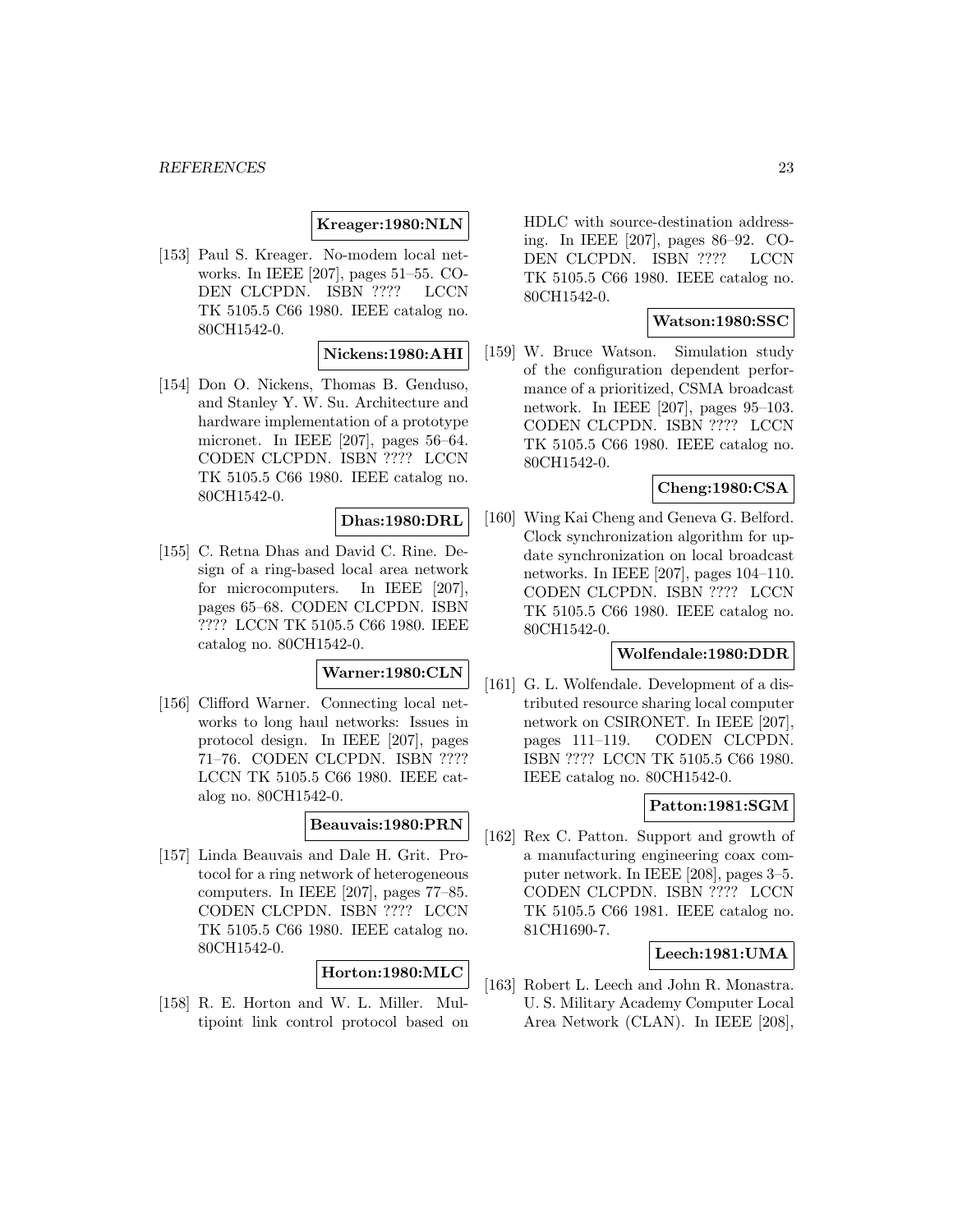pages 6–9. CODEN CLCPDN. ISBN ???? LCCN TK 5105.5 C66 1981. IEEE catalog no. 81CH1690-7.

#### **Czaplicki:1981:AAE**

[164] Conrad S. Czaplicki. Advanced airborne executive. In IEEE [208], pages 10–12. CODEN CLCPDN. ISBN ???? LCCN TK 5105.5 C66 1981. IEEE catalog no. 81CH1690-7.

#### **deSilvaArroz:1981:ALC**

[165] Guilherme de Silva Arroz. Arbiter for a local computer network with bus structure. In IEEE [208], pages 15–20. CO-DEN CLCPDN. ISBN ???? LCCN TK 5105.5 C66 1981. IEEE catalog no. 81CH1690-7.

### **Li:1981:DAN**

[166] Liang Li and Herman D. Hughes. Definition and analysis of a new shortest-delay protocol. In IEEE [208], pages 21–29. CODEN CLCPDN. ISBN ???? LCCN TK 5105.5 C66 1981. IEEE catalog no. 81CH1690-7.

### **Sidhu:1981:APG**

[167] Deepinder P. Sidhu. Authentication protocols for general communication channels. In IEEE [208], pages 30–40. CO-DEN CLCPDN. ISBN ???? LCCN TK 5105.5 C66 1981. IEEE catalog no. 81CH1690-7.

#### **Ishizaka:1981:LLP**

[168] Michihiro Ishizaka, Shigeo Nakatsuka, Takane Kakuno, and Tatsuki Ichihashi. Link level protocol and its firmware implementation in a ring network. In IEEE [208], pages 43–51. CODEN CLCPDN. ISBN ???? LCCN TK 5105.5 C66 1981. IEEE catalog no. 81CH1690-7.

# **Bergeron:1981:RMS**

[169] Richard A. Bergeron, John L. Pokoski, and Robert D. Russell. RNS: a medium speed, low cost, local computer network. In IEEE [208], pages 52–58. CODEN CLCPDN. ISBN ???? LCCN TK 5105.5 C66 1981. IEEE catalog no. 81CH1690- 7.

# **Liu:1981:ACP**

[170] Then Tang Liu, Liang Li, and William R. Franta. Analysis of a conflict-free protocol based on node clusters. In IEEE [208], pages 61–72. CO-DEN CLCPDN. ISBN ???? LCCN TK 5105.5 C66 1981. IEEE catalog no. 81CH1690-7.

#### **Herskovitz:1981:NPT**

[171] Jonas Herskovitz. Network protocol timing. In IEEE [208], pages 73–81. CO-DEN CLCPDN. ISBN ???? LCCN TK 5105.5 C66 1981. IEEE catalog no. 81CH1690-7.

### **Katkin:1981:SCB**

[172] Raphael D. Katkin and James G. Spring. Simulating a cable bus network in a multi-computer and large-scale application environment. In IEEE [208], pages 82–90. CODEN CLCPDN. ISBN ???? LCCN TK 5105.5 C66 1981. IEEE catalog no. 81CH1690-7.

### **Murphy:1981:CCM**

[173] Jenanne L. Murphy. Centralized control and monitoring of a distributed local network. In IEEE [208], pages 93–99. CODEN CLCPDN. ISBN ???? LCCN TK 5105.5 C66 1981. IEEE catalog no. 81CH1690-7.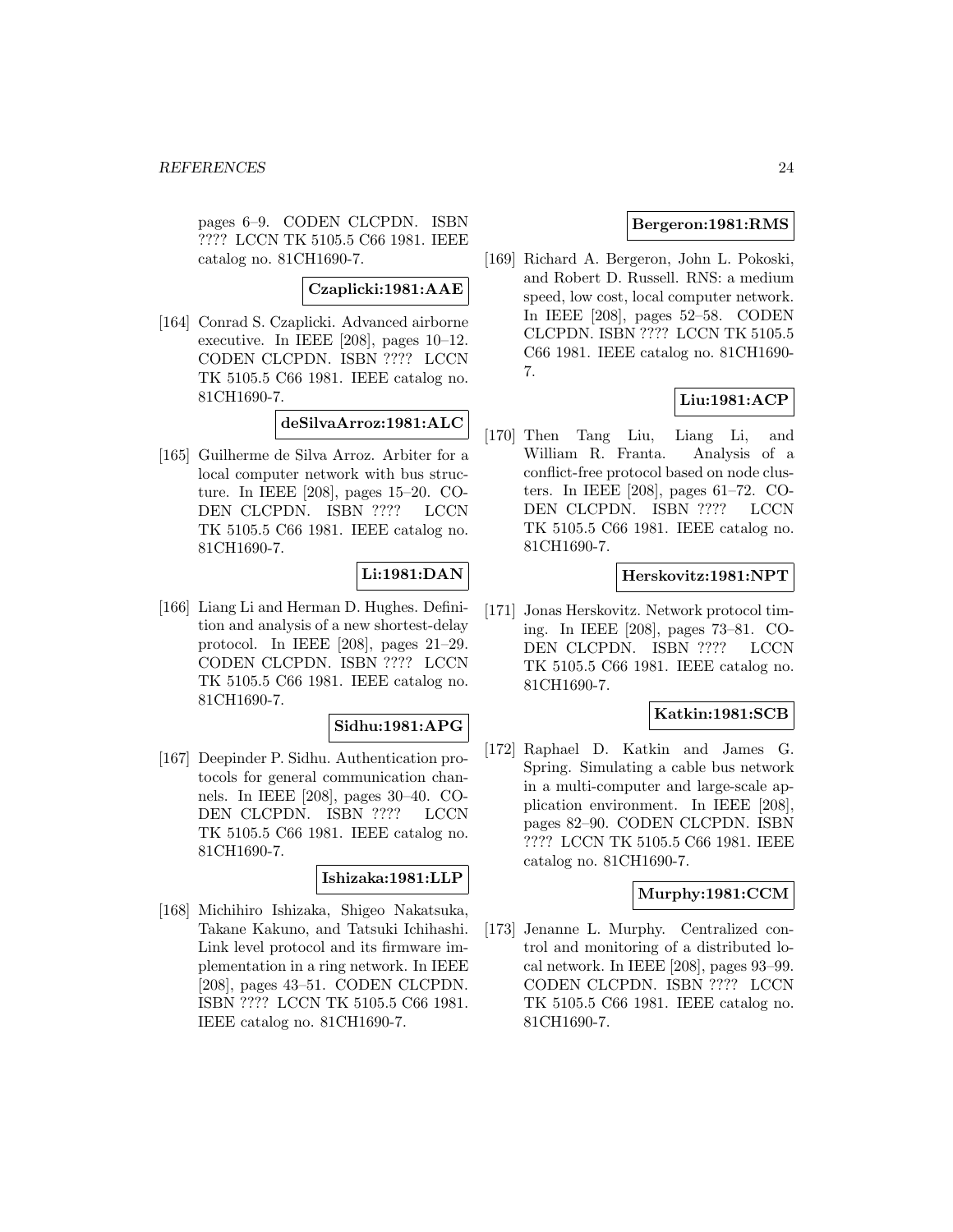**Graham:1981:BRL**

[174] Martin Graham. Bit rates in linear common cable local networks. In IEEE [208], pages 100–101. CODEN CLCPDN. ISBN ???? LCCN TK 5105.5 C66 1981. IEEE catalog no. 81CH1690-7.

#### **Husbands:1981:AVD**

[175] Charles R. Husbands. Application of variable data rate transmission to local area fiber optic networks. In IEEE [208], pages 102–107. CODEN CLCPDN. ISBN ???? LCCN TK 5105.5 C66 1981. IEEE catalog no. 81CH1690-7.

#### **Trent:1982:WCP**

[176] Barry A. Trent. Workstation clustering in a personal computer local network. In IEEE [209], pages 3–11. CO-DEN CLCPDN. ISBN 0-89883-292-6. LCCN TK 5105.5 C66 1982. IEEE catalog no. 82CH1800-2. Computer Society order no. 433.

#### **Gray:1982:TMT**

[177] Alexander J. Gray and G. James Iii Blaine. Terranet: a modest terminalprocessor interconnect for the laboratory environment. In IEEE [209], pages 12–19. CODEN CLCPDN. ISBN 0- 89883-292-6. LCCN TK 5105.5 C66 1982. IEEE catalog no. 82CH1800-2. Computer Society order no. 433.

### **Sidhu:1982:LAN**

[178] Deepinder P. Sidhu. Local area network design for military applications. In IEEE [209], pages 20–29. CODEN CLCPDN. ISBN 0-89883-292-6. LCCN TK 5105.5 C66 1982. IEEE catalog no. 82CH1800- 2. Computer Society order no. 433.

### **OReilly:1982:DEF**

[179] Peter J. P. O'Reilly, Joseph L. Hammond, Jay H. Schlag, and Dale N. Murray. Design of an emulation facility for performance studies of CSMA-type local networks. In IEEE [209], pages 35–43. CODEN CLCPDN. ISBN 0-89883-292- 6. LCCN TK 5105.5 C66 1982. IEEE catalog no. 82CH1800-2. Computer Society order no. 433.

### **Watson:1982:VDE**

[180] W. Bruce Watson. Validation of a discrete event computer model of Network Systems Corporation's Hyperchannel. In IEEE [209], pages 44–49. CO-DEN CLCPDN. ISBN 0-89883-292-6. LCCN TK 5105.5 C66 1982. IEEE catalog no. 82CH1800-2. Computer Society order no. 433.

### **Ulm:1982:TTR**

[181] John M. Ulm. Timed token ring local area network and its performance characteristics. In IEEE [209], pages 50–56. CODEN CLCPDN. ISBN 0-89883-292- 6. LCCN TK 5105.5 C66 1982. IEEE catalog no. 82CH1800-2. Computer Society order no. 433.

#### **Wood:1982:LNA**

[182] B. J. Wood, D. R. Thompson, L. D. Rogers, D. M. Bryant, and M. A. Malcolm. Local-area network architecture based on message-passing operating system concepts. In IEEE [209], pages 59–69. CODEN CLCPDN. ISBN 0- 89883-292-6. LCCN TK 5105.5 C66 1982. IEEE catalog no. 82CH1800-2. Computer Society order no. 433.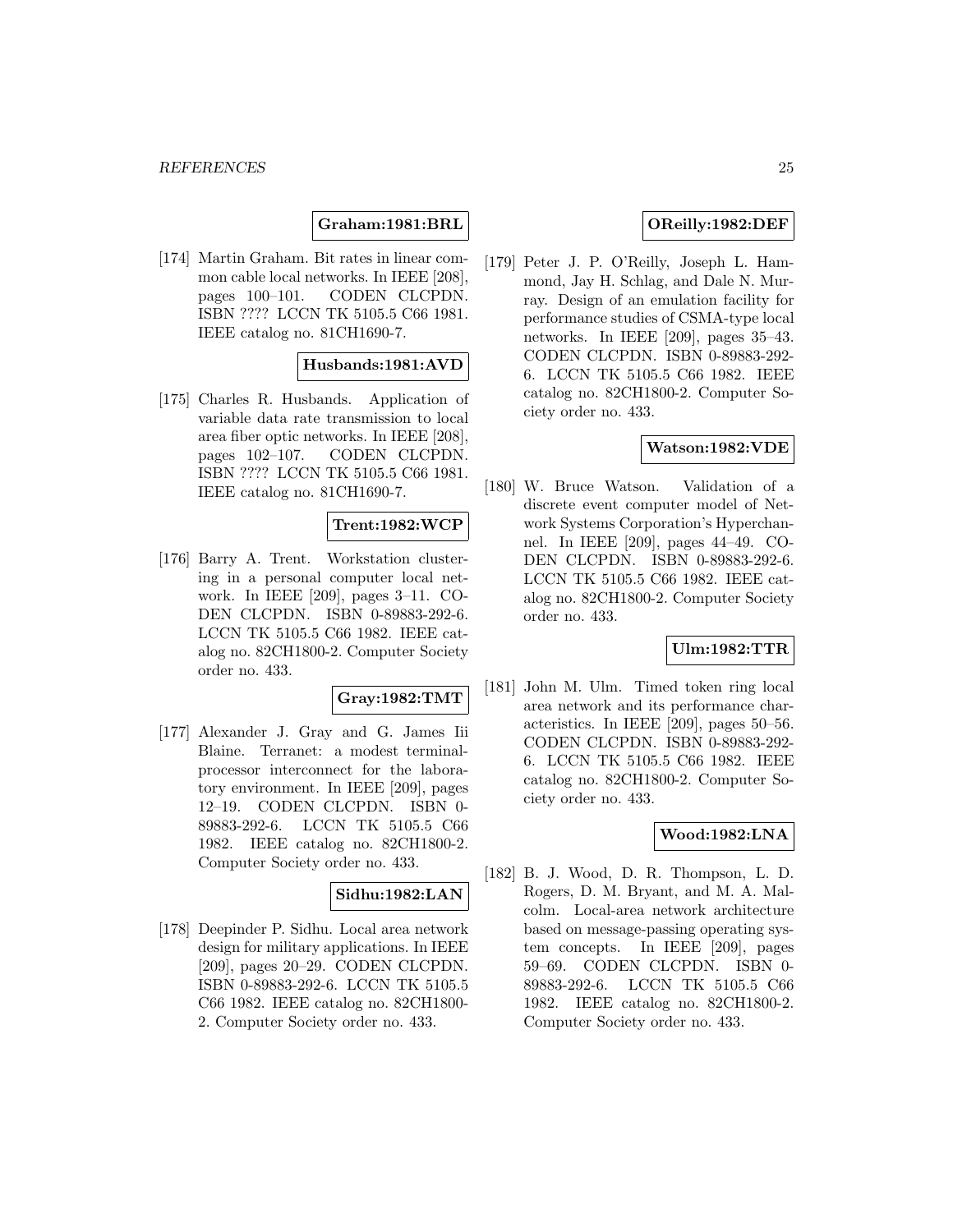### **Moore:1982:DIL**

[183] Lee C. Moore, Liudvikas Bukys, and James E. Heliotis. Design and implementation of a local network message passing protocol. In IEEE [209], pages 70–74. CODEN CLCPDN. ISBN 0- 89883-292-6. LCCN TK 5105.5 C66 1982. IEEE catalog no. 82CH1800-2. Computer Society order no. 433.

# **Gilligan:1982:GSA**

[184] John M. Gilligan and John M. Vasak. Generic security architecture for distributed systems. In IEEE [209], pages 75–82. CODEN CLCPDN. ISBN 0- 89883-292-6. LCCN TK 5105.5 C66 1982. IEEE catalog no. 82CH1800-2. Computer Society order no. 433.

# **Chafin:1982:LCN**

[185] Roy L. Chafin. Local computer networks from a human factors perspective. In IEEE [209], pages 85–89. CO-DEN CLCPDN. ISBN 0-89883-292-6. LCCN TK 5105.5 C66 1982. IEEE catalog no. 82CH1800-2. Computer Society order no. 433.

### **Protonotarios:1982:HPC**

[186] E. N. Protonotarios, E. D. Sykas, and T. K. Apostolopoulos. Hybrid protocols for contention resolution in local area networks. In IEEE [209], pages 93–99. CODEN CLCPDN. ISBN 0-89883-292- 6. LCCN TK 5105.5 C66 1982. IEEE catalog no. 82CH1800-2. Computer Society order no. 433.

#### **Marsan:1982:NMP**

[187] M. Ajmone Marsan and D. Roffinella. Nonpersistent M-CSMA protocols for multichannel local area networks. In IEEE [209], pages 100–109. CODEN

CLCPDN. ISBN 0-89883-292-6. LCCN TK 5105.5 C66 1982. IEEE catalog no. 82CH1800-2. Computer Society order no. 433.

# **Chu:1982:CBC**

[188] Wesley W. Chu, Wilhelm Haller, and Kin K. Leung. Contention Based Channel Reservation (CBCR) protocol for high speed local networks. In IEEE [209], pages 110–117. CODEN CLCPDN. ISBN 0-89883-292-6. LCCN TK 5105.5 C66 1982. IEEE catalog no. 82CH1800-2. Computer Society order no. 433.

### **Sharma:1983:SAC**

[189] Roshan L. Sharma. Some architectural considerations for local area networks. In IEEE [210], pages 6–13. CODEN CLCPDN. ISBN 0-8186-0500-6 (paperback), 0-8186-8500-X. LCCN TK 5105.5 C66 1983. IEEE Service Cent. Piscataway, NJ, USA.

### **Murai:1983:KSU**

[190] Jun Murai, Mario Tokoro, and Fumio Teraoka. KEIO S&Tnet: A UNIX campus network. In IEEE [210], pages 14–23. CODEN CLCPDN. ISBN 0- 8186-0500-6 (paperback), 0-8186-8500- X. LCCN TK 5105.5 C66 1983. IEEE Service Cent. Piscataway, NJ, USA.

#### **Minnich:1983:ETU**

[191] N. M. Minnich and Charles J. Cotton. Evaluation of two Unibus Ethernet controllers. In IEEE [210], pages 29–36. CODEN CLCPDN. ISBN 0-8186-0500-6 (paperback), 0-8186-8500-X. LCCN TK 5105.5 C66 1983. IEEE Service Cent. Piscataway, NJ, USA.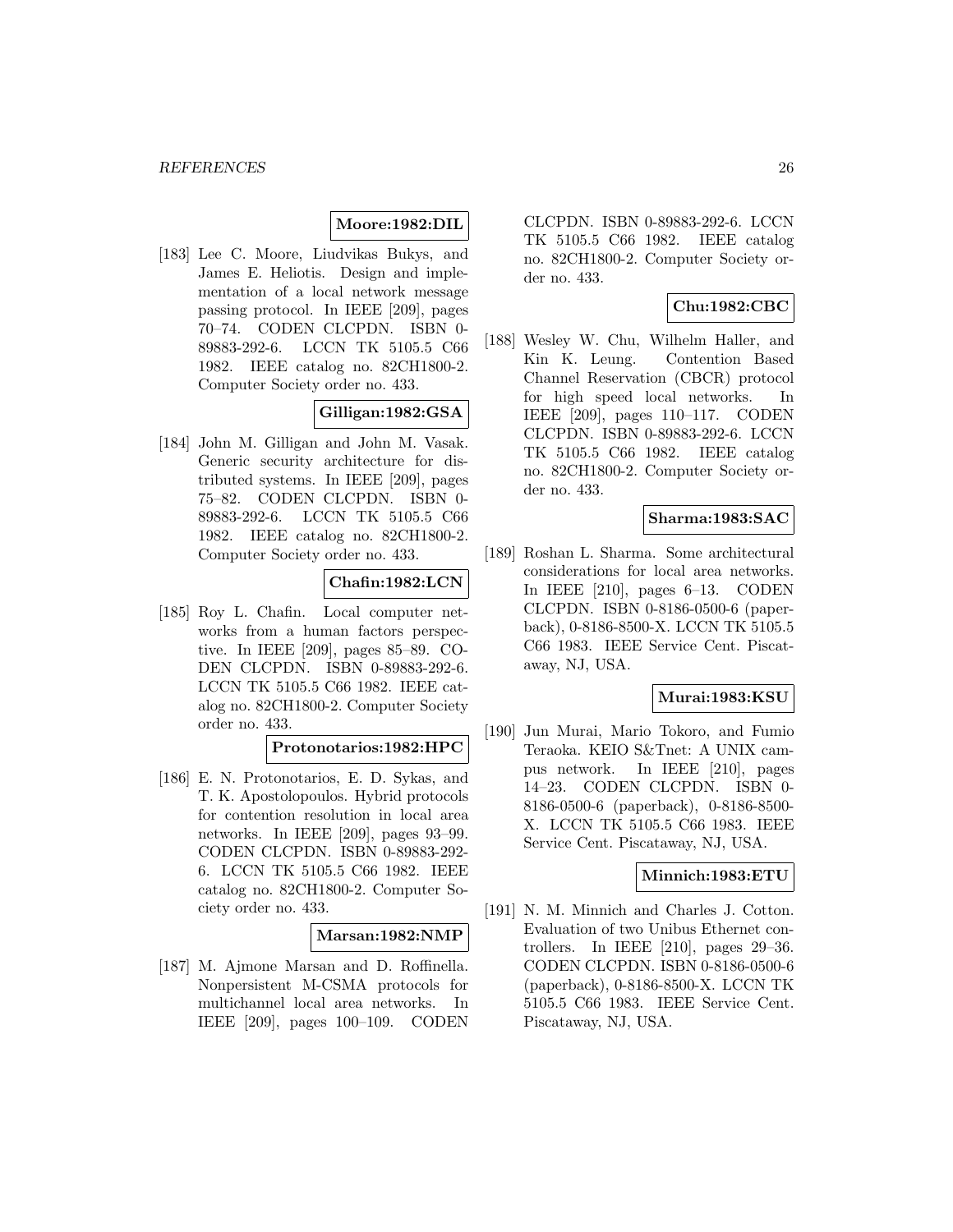### **Dahlberg:1983:PSF**

[192] Arne Dahlberg. Performance study of fast loop networks. In IEEE [210], pages 37–43. CODEN CLCPDN. ISBN 0- 8186-0500-6 (paperback), 0-8186-8500- X. LCCN TK 5105.5 C66 1983. IEEE Service Cent. Piscataway, NJ, USA.

### **Rosemberg:1983:PDC**

[193] Flavia Rosemberg and Smil Ruhman. Prioritized dialogue in CSMA/CD networks with provision for message cancellation. In IEEE [210], pages 47–54. CODEN CLCPDN. ISBN 0-8186-0500-6 (paperback), 0-8186-8500-X. LCCN TK 5105.5 C66 1983. IEEE Service Cent. Piscataway, NJ, USA.

### **Wah:1983:EPL**

[194] Benjamin W. Wah and Jie-Yong Juang. Efficient protocol for load balancing on CSMA/CD networks. In IEEE [210], pages 55–61. CODEN CLCPDN. ISBN 0-8186-0500-6 (paperback), 0- 8186-8500-X. LCCN TK 5105.5 C66 1983. IEEE Service Cent. Piscataway, NJ, USA.

#### **Maxemchuk:1983:SCM**

[195] N. F. Maxemchuk. Some characteristics of movable slot TDM. In IEEE [210], pages 62–69. CODEN CLCPDN. ISBN 0-8186-0500-6 (paperback), 0- 8186-8500-X. LCCN TK 5105.5 C66 1983. IEEE Service Cent. Piscataway, NJ, USA.

#### **Sintonen:1983:TLU**

[196] Leo Sintonen. Teletex-service for LAN users in a combined LAN-PDN interconnection environment. In IEEE [210], pages 75–82. CODEN CLCPDN.

ISBN 0-8186-0500-6 (paperback), 0- 8186-8500-X. LCCN TK 5105.5 C66 1983. IEEE Service Cent. Piscataway, NJ, USA.

### **Lu:1983:CNA**

[197] L. Y. Lu. Contextual naming, addressing and routing in interconnection. In IEEE [210], pages 83–87. CODEN CLCPDN. ISBN 0-8186-0500-6 (paperback), 0-8186-8500-X. LCCN TK 5105.5 C66 1983. IEEE Service Cent. Piscataway, NJ, USA.

# **Lenders:1984:LAN**

[198] Patrick M. Lenders, Gearold R. Johnson, and Patrick A. Fitzhorn. Local area network for the College of Engineering at CSU. In IEEE [211], pages 5–9. CODEN CLCPDN. ISBN 0-8186-0589-8 (paperback), 0-8186-8589-1. LCCN TK 5105.7 C66 1984. IEEE Service Cent. Piscataway, NJ, USA.

### **Haugdahl:1984:KIS**

[199] J. Scott Haugdahl. Key issues in selecting personal computer local networks. In IEEE [211], pages 10–14. CODEN CLCPDN. ISBN 0-8186-0589-8 (paperback), 0-8186-8589-1. LCCN TK 5105.7 C66 1984. IEEE Service Cent. Piscataway, NJ, USA.

### **Chlamtac:1984:SCI**

[200] I. Chlamtac and O. Ganz. Study of communication interfaces for multiple bus networks. In IEEE [211], pages 18–25. CODEN CLCPDN. ISBN 0-8186-0589-8 (paperback), 0-8186-8589-1. LCCN TK 5105.7 C66 1984. IEEE Service Cent. Piscataway, NJ, USA.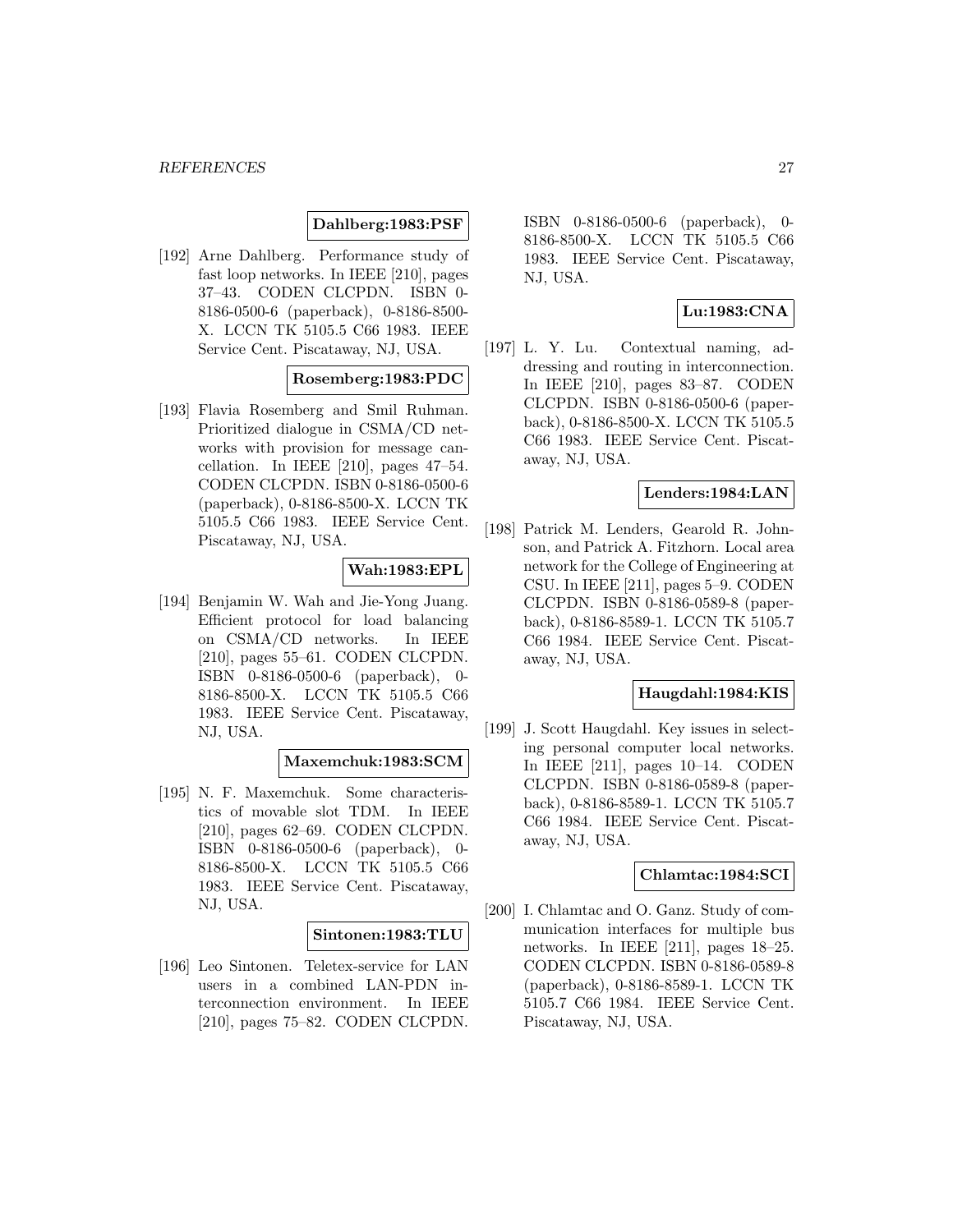# **Sethi:1984:PAT**

[201] Adarshpal S. Sethi and Tuncay Saydam. Performance analysis of token ring local area networks. In IEEE [211], pages 26–31. CODEN CLCPDN. ISBN 0- 8186-0589-8 (paperback), 0-8186-8589-1. LCCN TK 5105.7 C66 1984. IEEE Service Cent. Piscataway, NJ, USA.

# **Jayasumana:1984:LTS**

[202] Anura P. Jayasumana and P. David Fisher. Low-overhead token-passing scheme for bus networks. In IEEE [211], pages 32–38. CODEN CLCPDN. ISBN 0-8186-0589-8 (paperback), 0- 8186-8589-1. LCCN TK 5105.7 C66 1984. IEEE Service Cent. Piscataway, NJ, USA.

# **Molloy:1984:CRC**

[203] Michael K. Molloy. Collision resolution on the CSMA/CD bus. In IEEE [211], pages 44–47. CODEN CLCPDN. ISBN 0-8186-0589-8 (paperback), 0-8186-8589-1. LCCN TK 5105.7 C66 1984. IEEE Service Cent. Piscataway, NJ, USA.

# **Ibe:1984:HHB**

[204] Oliver C. Ibe and Pin-Yee Chen. Hybrinet: a hybrid bus and token ring network. In IEEE [211], pages 48–54. CO-DEN CLCPDN. ISBN 0-8186-0589-8 (paperback), 0-8186-8589-1. LCCN TK 5105.7 C66 1984. IEEE Service Cent. Piscataway, NJ, USA.

#### **Goel:1984:HFP**

[205] R. K. Goel and A. K. El-Hakeem. Hybrid FARA/CSMA-CD protocol for voice-data integration. In IEEE [211], pages 55–60. CODEN CLCPDN.

ISBN 0-8186-0589-8 (paperback), 0- 8186-8589-1. LCCN TK 5105.7 C66 1984. IEEE Service Cent. Piscataway, NJ, USA.

# **IEEE:1979:CLC**

[206] IEEE, editor. 4th Conference on Local Computer Networks, Marquette Inn, Minneapolis, Minnesota, October 22–23, 1979. IEEE Computer Society Press, 1109 Spring Street, Suite 300, Silver Spring, MD 20910, USA, 1979. ISBN ???? LCCN ????

#### **IEEE:1980:CLC**

[207] IEEE, editor. 5th Conference on Local Computer Networks, Marquette Inn, Minneapolis, Minnesota, October 6–7, 1980. IEEE Computer Society Press, 1109 Spring Street, Suite 300, Silver Spring, MD 20910, USA, 1980. CODEN CLCPDN. ISBN ???? LCCN TK 5105.5 C66 1980. IEEE catalog no. 80CH1542- 0.

### **IEEE:1981:CLC**

[208] IEEE, editor. 6th Conference on Local Computer Networks, Hilton Inn, Minneapolis, Minnesota, October 12–14, 1981. IEEE Computer Society Press, 1109 Spring Street, Suite 300, Silver Spring, MD 20910, USA, 1981. CODEN CLCPDN. ISBN ???? LCCN TK 5105.5 C66 1981. IEEE catalog no. 81CH1690- 7.

### **IEEE:1982:CLC**

[209] IEEE, editor. 7th Conference on Local Computer Networks: Hilton Inn, Minneapolis, Minnesota, October 11–13, 1982. IEEE Computer Society Press, 1109 Spring Street, Suite 300, Silver Spring, MD 20910, USA, 1982. CO-DEN CLCPDN. ISBN 0-89883-292-6.